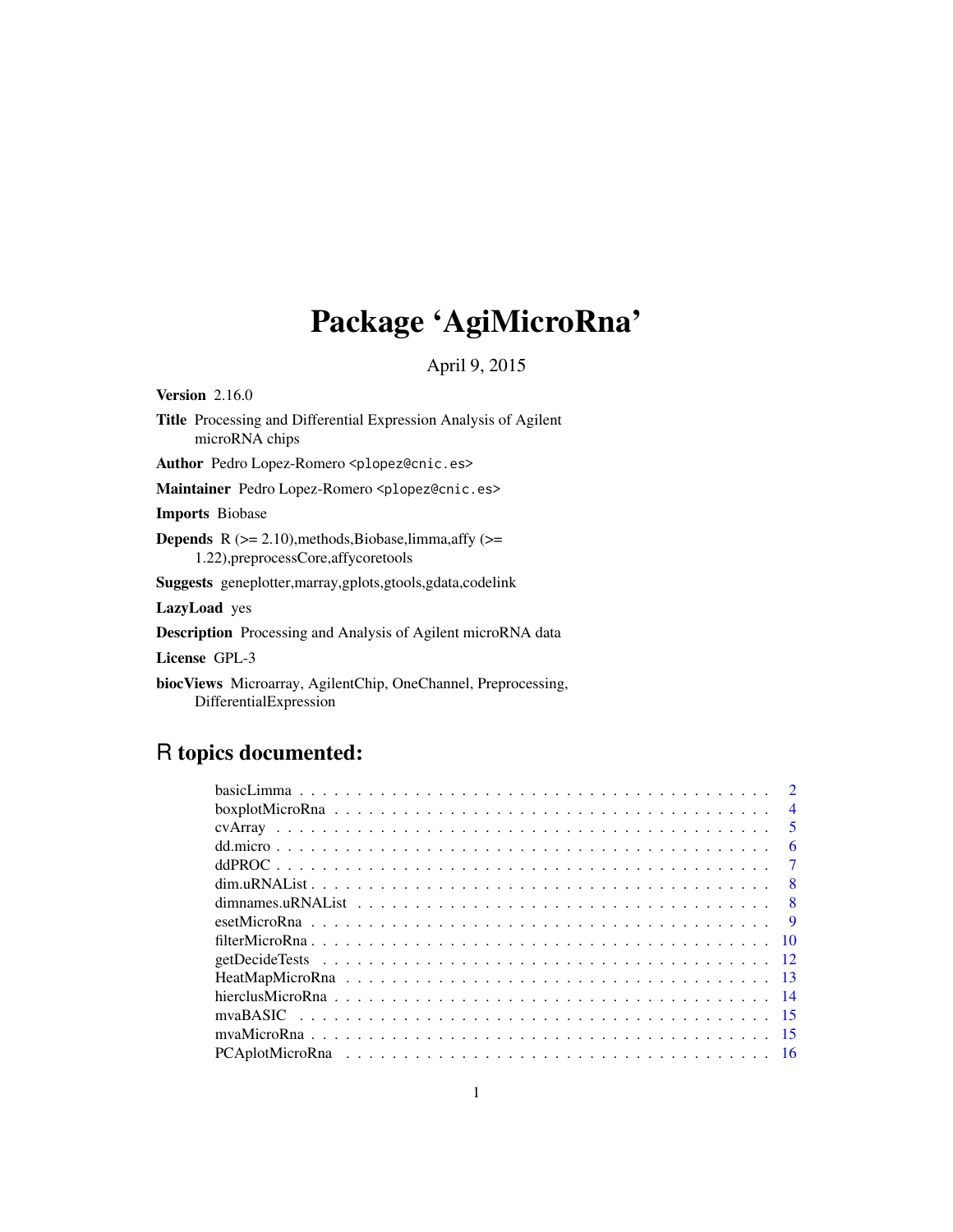#### <span id="page-1-0"></span>2 basicLimma and the set of the set of the set of the set of the set of the set of the set of the set of the set of the set of the set of the set of the set of the set of the set of the set of the set of the set of the set

| Index | 35 |
|-------|----|
|       |    |
|       |    |
|       |    |
|       |    |
|       |    |
|       |    |
|       |    |
|       |    |
|       |    |
|       |    |
|       |    |
|       |    |
|       |    |
|       |    |

basicLimma *Linear models Using limma*

#### Description

Differential expression analysis using the linear model features implemented in the limma package. A linear model is fitted to each miRNA gene so that the fold change between different experimental conditions and their standard errors can be estimated. Empirical Bayes methods are applied to obtain moderated statistics

# Usage

basicLimma(eset, design, CM,verbose = FALSE)

#### Arguments

| eset    | ExpressionSet containing the processed log-expression values |
|---------|--------------------------------------------------------------|
| design  | design matrix                                                |
| CM.     | contrast matrix                                              |
| verbose | logical, if TRUE prints out output                           |

#### Details

In our data example (see the target file in Table 1 in vignette), we have used a paired design (by subject) to assess the differential expression between two treatments B and C vs a control treatment A. That is, we want to obtain the microRNAS that are differentially expressed between conditions A vs B and A vs C. The linear model that we are going to fit to every miRNA is defined by equation: y = Treatment + Subject + error term. This model is going to estimate the treatment effect and then, the comparison between the different treatments are done in terms of contrasts between the estimates of the treatment effects. To fit the model, we need first to define a design matrix. The design matrix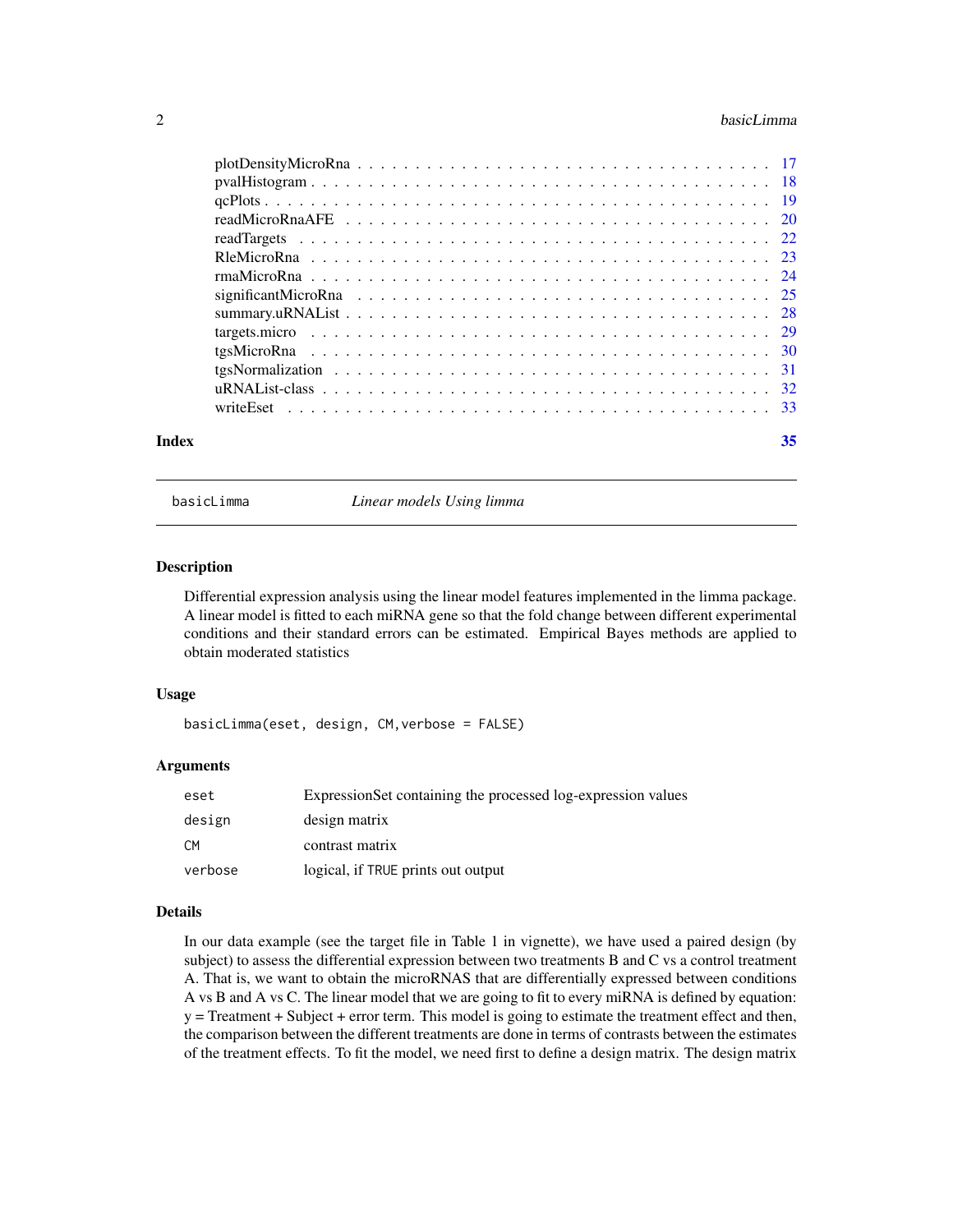#### basicLimma 3

is an incidence matrix that relates each array/sample/file to its given experimental conditions, in our case, relates each file to one of the three treatments and with its particular subject. If treatment is a factor variable, we can define de desing matrix using model.matrix( $\sim -1$  + treatment + subject). Then the linear model can be fitted using fit=lmFit(eset,design). This will get the treatment estimates for each microRNA in the eset object:

treatmentA treatmentB treatmentC subject2 hsa-miR-152 7.5721 7.656 7.566 -0.1157 hsa-miR-15a\* 0.9265 1.066 1.211 -0.2242 hsa-miR-337-5p 6.2448 7.298 7.084 -0.4489

We can define the contrasts of interest using a contrast matrix as in  $CM=cbind(MSC)\Delta vsMSC\Delta B=c(1,-c)\Delta vsMSC\Delta B=c(1,-c)\Delta vsMSC\Delta B=c(1,-c)\Delta vsMSC\Delta B=c(1,-c)\Delta vsMSC\Delta B=c(1,-c)\Delta vsMSC\Delta B=c(1,-c)\Delta vsMSC\Delta B=c(1,-c)\Delta vsMSC\Delta B=c(1,-c)\Delta vsMSC\Delta B=c(1,-c)\Delta vsMSC\Delta B=c(1,-c)\Delta vsMSC\Delta B=c(1,-c)\$ 1,0), MSC\\_AvsMSC\\_C=c $(1,0,-1)$ )

And then, we can estimate those contrats using fit2=contrasts.fit(fit,CM). Finally, we can obtain moderated statistics using fit2=eBayes(fit2).

The function 'basicLimma' implemented in AgiMicroRna produces the last fit2 object, that has in fit2\\$coeff the M values, in fit\\$t the moderated-t statistic of the contrasts, and in fit2\\$p.value the corresponding p value of each particular contrasts. Be aware that these p values must be corrected by multiple testing.

MSC\\_AvsMSC\\_B MSC\\_AvsMSC\\_C hsa-miR-152 0.67567761 0.977326746 hsa-miR-15a\* 0.68019442 0.413657270 hsa-miR-337-5p 0.03737814 0.075248741

See limmaUsersGuide() for a complete description of the limma package.

#### Value

An MArrayLM object of the package limma

#### Author(s)

Pedro Lopez-Romero

#### References

Smyth, G. K. (2005). Limma: linear models for microarray data. In: 'Bioinformatics and Computational Biology Solutions using R and Bioconductor'. R. Gentleman, V. Carey, S. Dudoit, R. Irizarry, W. Huber (eds), Springer, New York, pages 397–420.

Smyth, G. K. (2004). Linear models and empirical Bayes methods for assessing diferential expression in microarray experiments. Statistical Applications in Genetics and Molecular Biology, Vol. 3, No. 1, Article 3. http://www.bepress.com/sagmb/vol3/iss1/art3

#### See Also

An 'RGList' example containing proccesed data is in ddPROC and an overview of how the processed data is produced is given in filterMicroRna. The ExpressionSet object can be generated using esetMicroRna

# Examples

```
## Not run:
data(targets.micro)
data(ddPROC)
esetPROC=esetMicroRna(ddPROC,targets.micro,makePLOT=FALSE,verbose=FALSE)
```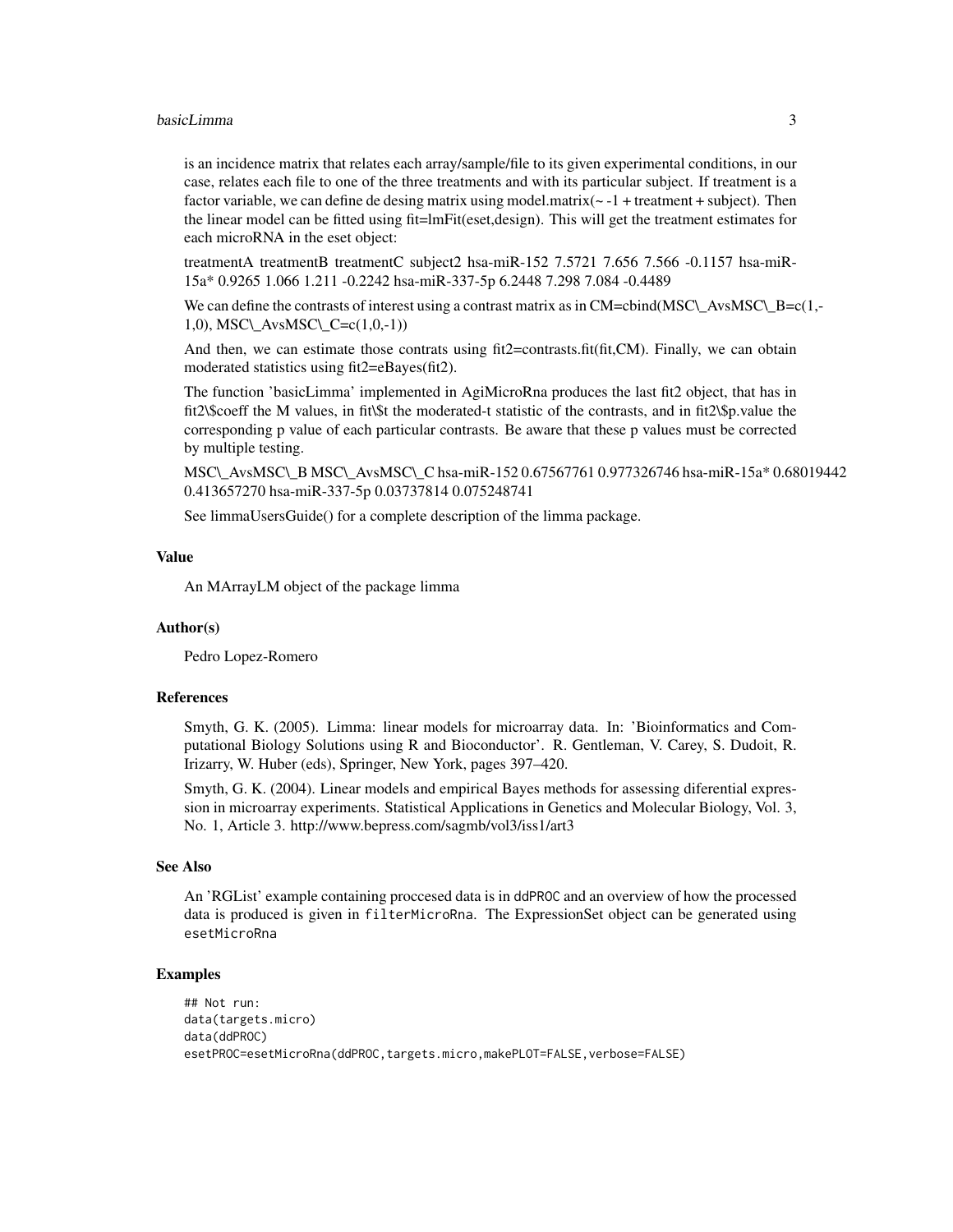```
levels.treatment=levels(factor(targets.micro$Treatment))
treatment=factor(as.character(targets.micro$Treatment),
  levels=levels.treatment)
levels.subject=levels(factor(targets.micro$Subject))
subject=factor(as.character(targets.micro$Subject),
  levels=levels.subject)
design=model.matrix(\sim -1 + treatment + subject )
CM=cbind(MSC_AvsMSC_B=c(1,-1,0,0),
         MSC_AvsMSC_C=c(1,0,-1,0))
fit2=basicLimma(esetPROC,design,CM,verbose=TRUE)
names(fit2)
head(fit2$coeff)
head(fit2$p.value)
plot(fit2$Amean,fit2$coeff[,1],xlab="A",ylab="M")
abline(h=0)
abline(h=c(-1,1),col="red")
```
plot(fit2\$coeff[,1],fit2\$p.value[,1], xlab="M",ylab="p value")

## End(Not run)

boxplotMicroRna *Boxplot*

# Description

It creates a Boxplot using the matrix columns as input

#### Usage

```
boxplotMicroRna(object, maintitle, colorfill, xlab, ylab)
```
#### Arguments

| object    | A matrix containing by columns the expression arrays in log2 scale |
|-----------|--------------------------------------------------------------------|
| maintitle | character to indicate the title of the graph                       |
| colorfill | color to fill the boxplot                                          |
| xlab      | title for the x axe                                                |
| ylab      | title for the y axe                                                |

### Author(s)

Pedro Lopez-Romero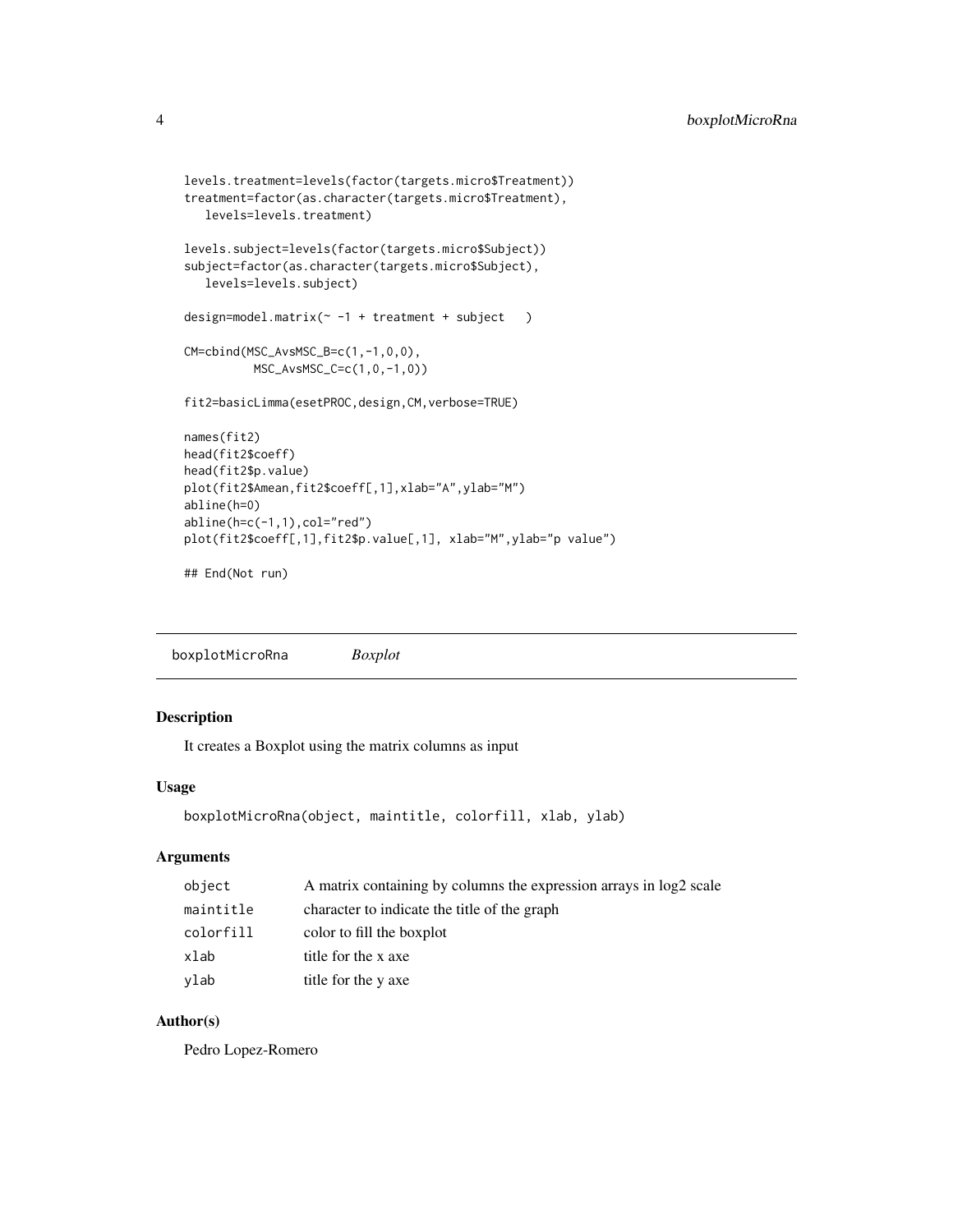#### <span id="page-4-0"></span>cvArray 5

#### Examples

```
data(dd.micro)
MMM=log2(dd.micro$meanS)
                boxplotMicroRna(MMM,
                 maintitle="log2 Mean Signal",
                 colorfill="green",
xlab="Samples",
ylab="expression")
```
cvArray *Coefficient of variation of replicated probes within array*

# Description

Identifies replicated features at probe and at gene level and computes the coefficient of variation of the array

# Usage

cvArray(ddDUP, foreground = c("MeanSignal", "ProcessedSignal"),targets,verbose=FALSE)

# Arguments

| ddDUP      | uRNAL ist, containing the output from readMicroRnaAFE                         |
|------------|-------------------------------------------------------------------------------|
| foreground | Specifies the signal used, only "MeanSignal" or "ProcessedSignal" can be used |
| targets    | data. frame with the target structure                                         |
| verbose    | logical, if TRUE prints out output                                            |

#### Details

In the Agilent microRNA platforms the features are replicated at a probe level and normally, a single microRNA is interrogated by either two or four sets of replicated probes. The replication of the probes allows computing the coefficient of variation (CV) for each array as a measure of the reproducibility of the array. The CV is computed for every set of replicated probes and the CV median is reported as the array CV. A lower array CV indicates a better array reproducibility.

# Value

It prints out the results of the replication for the NON CONTROL FEATURES at a probe and gene level.

# Author(s)

Pedro Lopez-Romero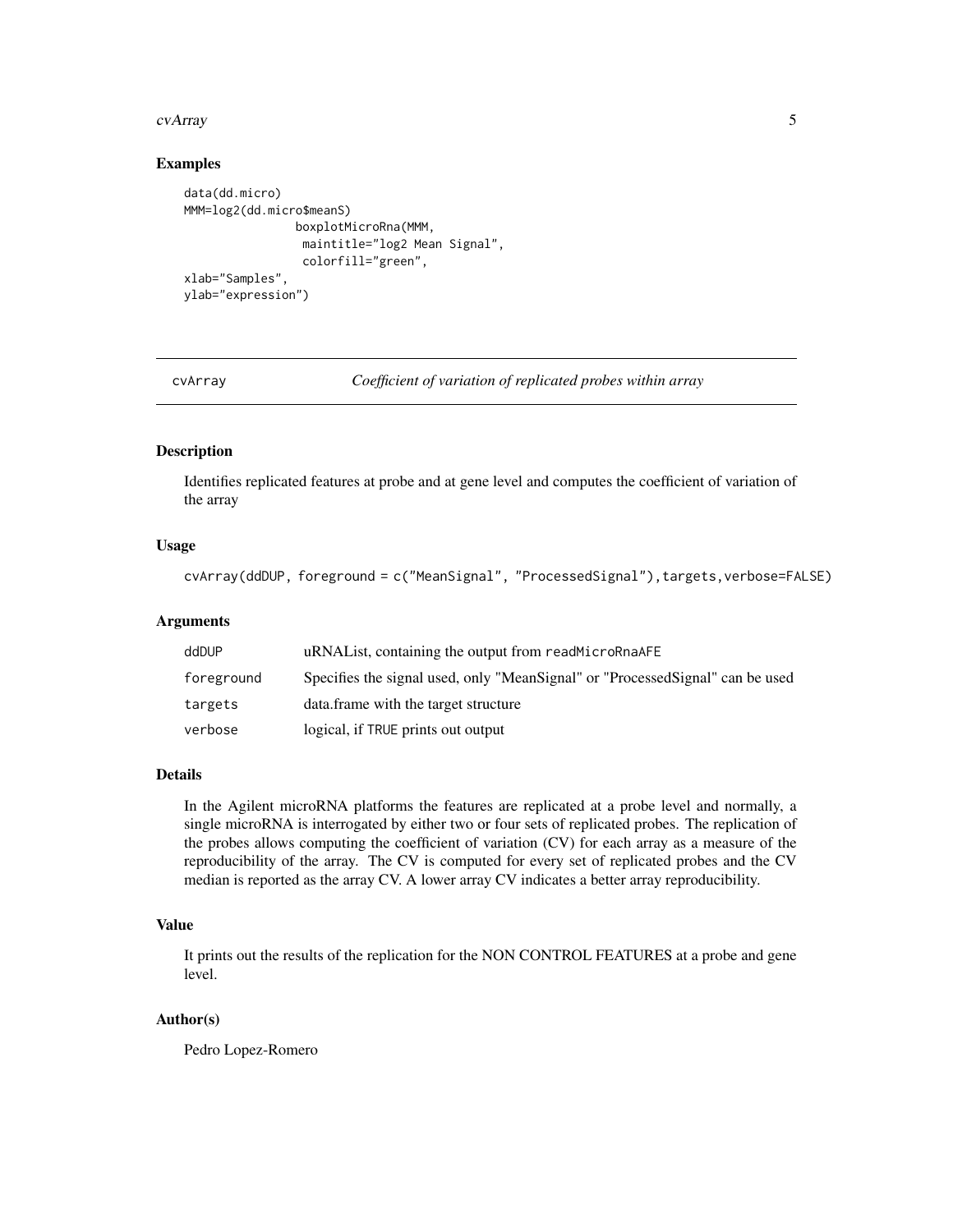#### 6 dd.micro and the contract of the contract of the contract of the contract of the contract of the contract of the contract of the contract of the contract of the contract of the contract of the contract of the contract of

#### Examples

```
## Not run:
data(dd.micro)
data(targets.micro)
cvArray(dd.micro,"MeanSignal",targets.micro,verbose=TRUE)
graphics.off()
## End(Not run)
```
dd.micro *data example (uRNAList)*

#### Description

Data, extracted from scanned images using Agilent Feature Extraction Software, are stored in a uRNAList object.

#### Usage

data(dd.micro)

#### Details

A data example is provided. The data example includes 3 experimental conditions with two replicates.

For these data, chips were scanned using the Agilent G2567AA Microarray Scanner System (Agilent Technologies) Image analysis and data collection were carried out using the Agilent Feature Extraction 9.1.3.1. (AFE).

Data, colected with the Agilent Feature Extraction Software, are stored in a uRNAList object with the following components:

uRNAList\\$TGS matrix, 'gTotalGeneSignal'

uRNAList\\$TPS matrix, 'gTotalProbeSignal'

uRNAList\\$meanS matrix, 'gMeanSignal'

uRNAList\\$procS matrix, 'gProcessedSignal'

uRNAList\\$targets data.frame, 'FileName'

uRNAList\\$genes\\$ProbeName vector of characters, 'AGilent Probe Name'

uRNAList\\$genes\\$GeneName vector of characters, 'microRNA Name'

- uRNAList\\$genes\\$ControlType vector of integers, '0'= Feature, '1'= Positive control, '-1'= Negative control
- uRNAList\\$other\\$gIsGeneDetected matrix, FLAG to classify signal if 'IsGeneDetected=1' or 'not=0'

<span id="page-5-0"></span>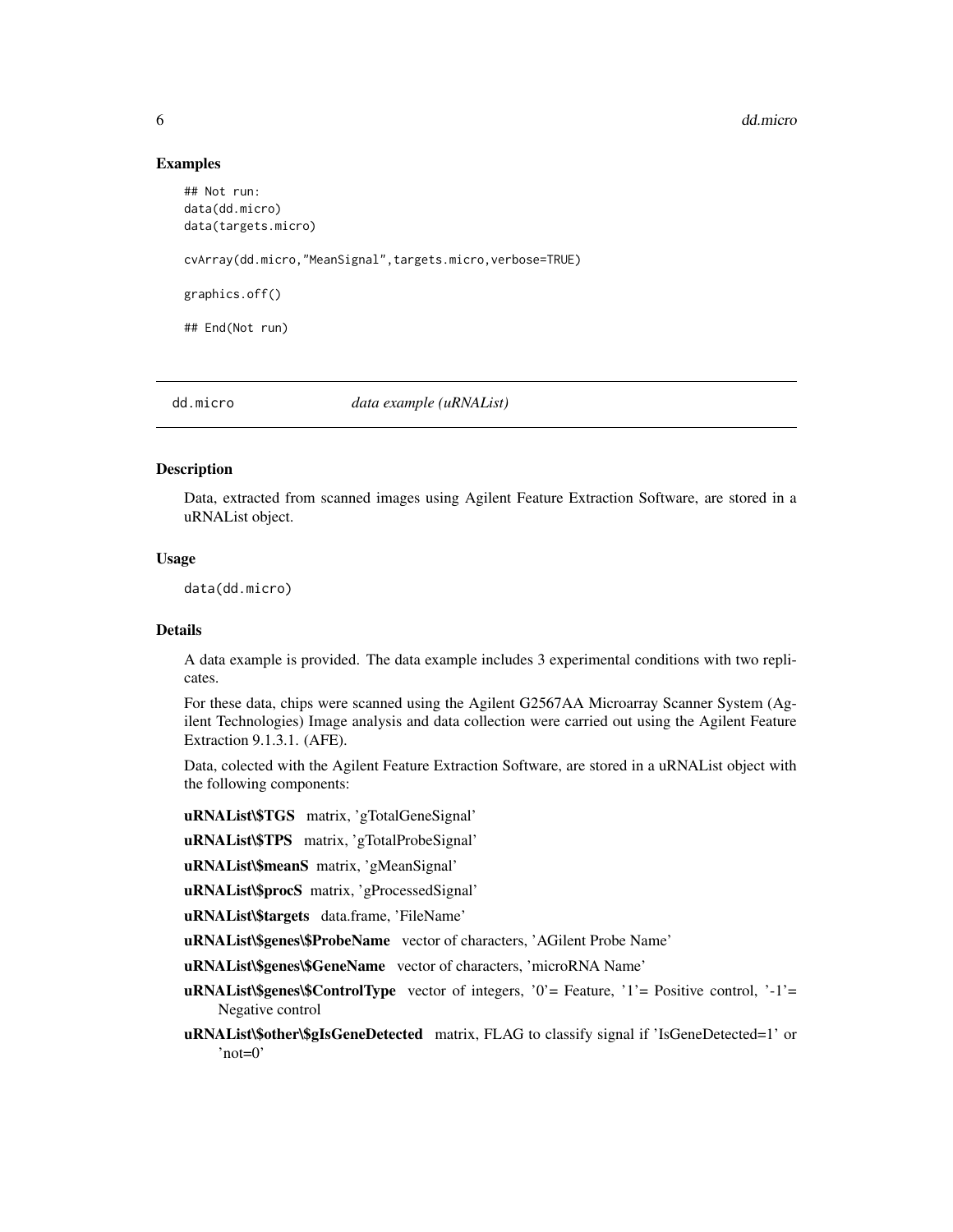#### <span id="page-6-0"></span> $d$ d $d$ PRO $C$   $\hspace{1.5cm}$  7

- $\mathbf{u}\mathbf{R}$ NAList $\mathbf{\$$ other $\mathbf{\$g}$ IsSaturated matrix, FLAG to classify signal if 'IsSaturated = 1' or 'not=0'
- $\mathbf{uRNAList}\$  other \\$glsFeatPopnOL matrix, FLAG to classify signal if 'IsFeatPopnOL = 0' or 'not=1'
- uRNAList\\$other\\$gIsFeatNonUnifOL matrix, FLAG to classify signal if 'gIsFeatNonUnifOL  $= 0$ ' or 'not=1'
- uRNAList\\$other\\$gBGMedianSignal matrix, gBGMedianSignal

uRNAList\\$other\\$gBGUsed matrix, gBGUsed

#### Author(s)

Pedro Lopez-Romero

#### See Also

readMicroRnaAFE.Rd

ddPROC *Processed miRNA data (uRNAList)*

# Description

Filtered and Normalized miRNA data stored in a uRNAList object.

#### Usage

```
data(ddPROC)
```
# Details

ddPROC is originated after the processing of the dd.micro raw data.

# Author(s)

Pedro Lopez-Romero

#### See Also

An overview of how ddPROC is obtained is given in filterMicroRna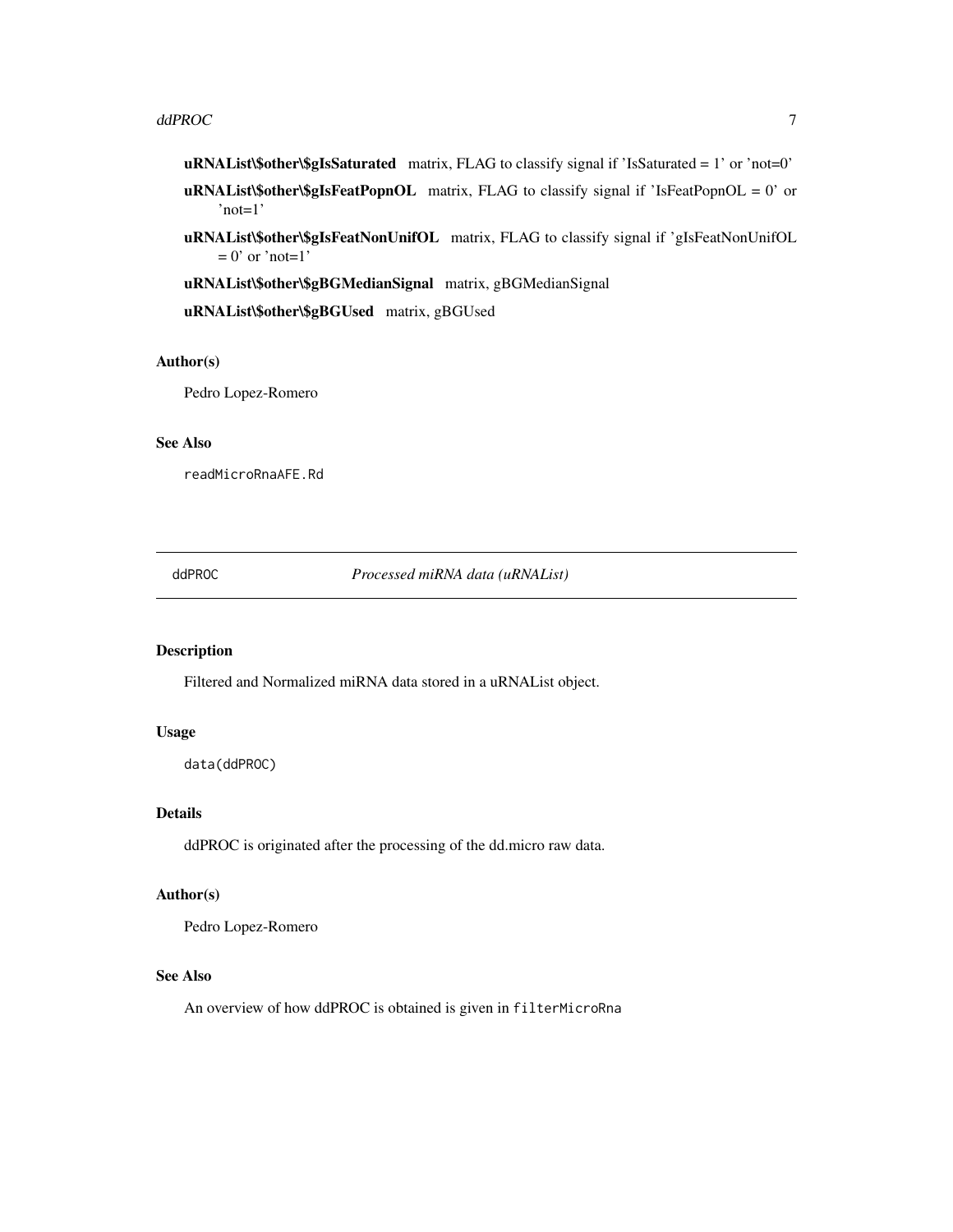<span id="page-7-0"></span>

#### Description

Retrieve the number of rows (genes) and columns (arrays) for an uRNAList object.

# Usage

```
## S3 method for class uRNAList
dim(x)
## S3 method for class uRNAList
length(x)
```
#### Arguments

x an object of class uRNAList

# Details

This function and this file, has been borrowed from the files created by Gordon Smyth for the limma package.

#### Value

Numeric vector of length 2. The first element is the number of rows (genes) and the second is the number of columns (arrays).

#### Author(s)

Pedro Lopez-Romero

dimnames.uRNAList *Retrieve the Dimension Names of an uRNAList Object*

# Description

Retrieve the dimension names of a microarray data object.

# Usage

```
## S3 method for class uRNAList
dimnames(x)
## S3 replacement method for class uRNAList
dimnames(x) <- value
```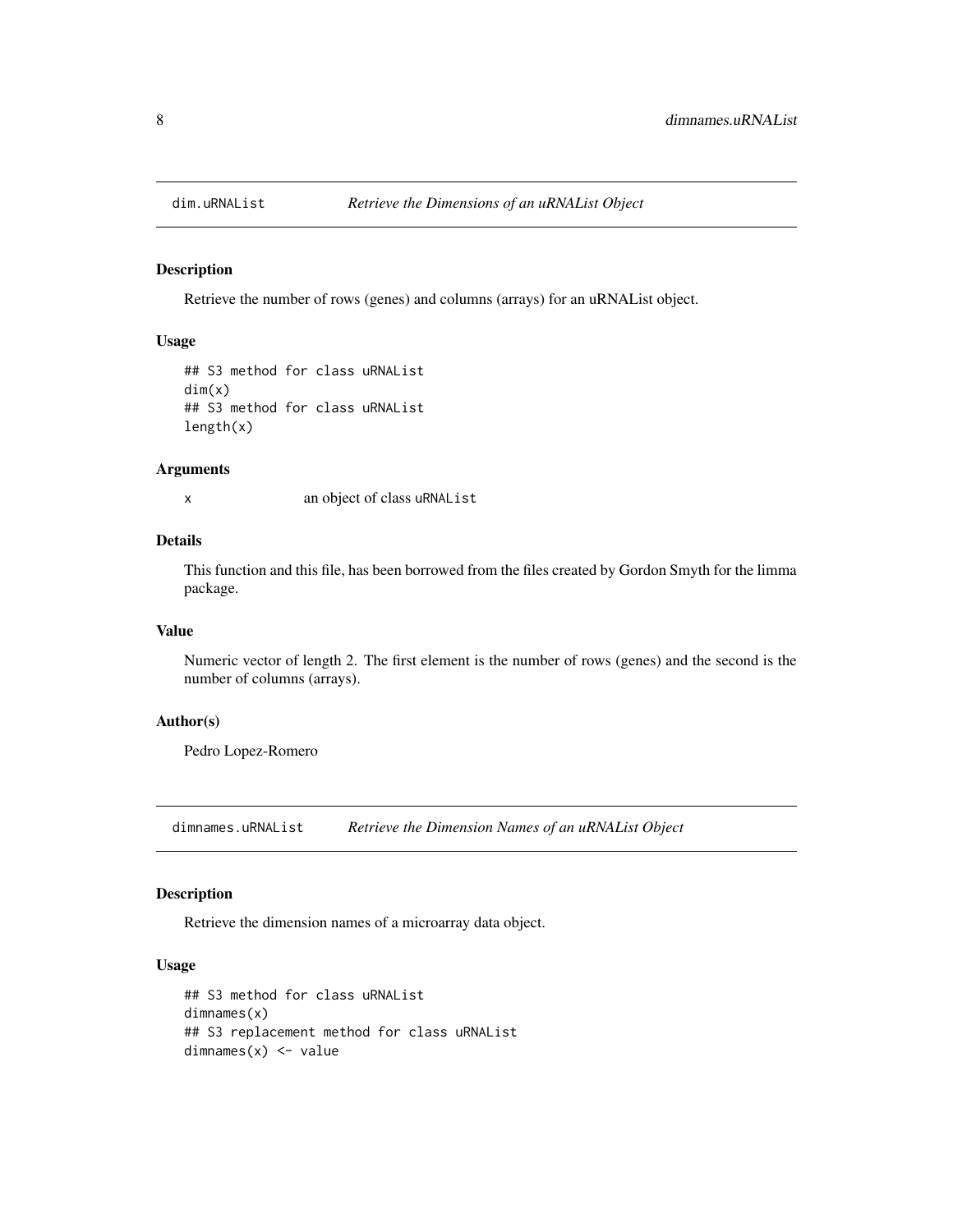# <span id="page-8-0"></span>esetMicroRna 9

#### Arguments

| x     | an object of class uRNAList         |
|-------|-------------------------------------|
| value | a possible value for dimnames $(x)$ |

#### Details

The dimension names of a microarray object are the same as those of the most important matrix component of that object. A consequence is that rownames and colnames will work as expected. This function and this file, has been borrowed from the files created by Gordon Smyth for the limma package.

# Value

Either NULL or a list of length 2.

# Author(s)

Pedro Lopez-Romero

esetMicroRna *ExpressionSet object from a uRNAList*

#### Description

It creates an 'ExpressionSet' object from a 'uRNAList' with unique probe names Tipically, the 'uRNAList object' contains the Total Gene Processed data

# Usage

esetMicroRna(uRNAList, targets, makePLOT=FALSE,verbose=FALSE)

#### Arguments

| uRNAList | An uRNAL ist containing normally the processed data                                                                                      |
|----------|------------------------------------------------------------------------------------------------------------------------------------------|
| targets  | data. frame with the targets structure                                                                                                   |
| makePLOT | logical, if TRUE it makes a 'heatmap' with the 100 greater variance genes, a<br>'hierarchical cluster' with all the genes and a pca plot |
| verbose  | logical, if TRUE prints out output                                                                                                       |

# Details

It creates an ExpressionSet object from a uRNAList. Usually this function is applied to an uRNAList object containing the Total Gene Processed data.

# Value

An ExpressionSet object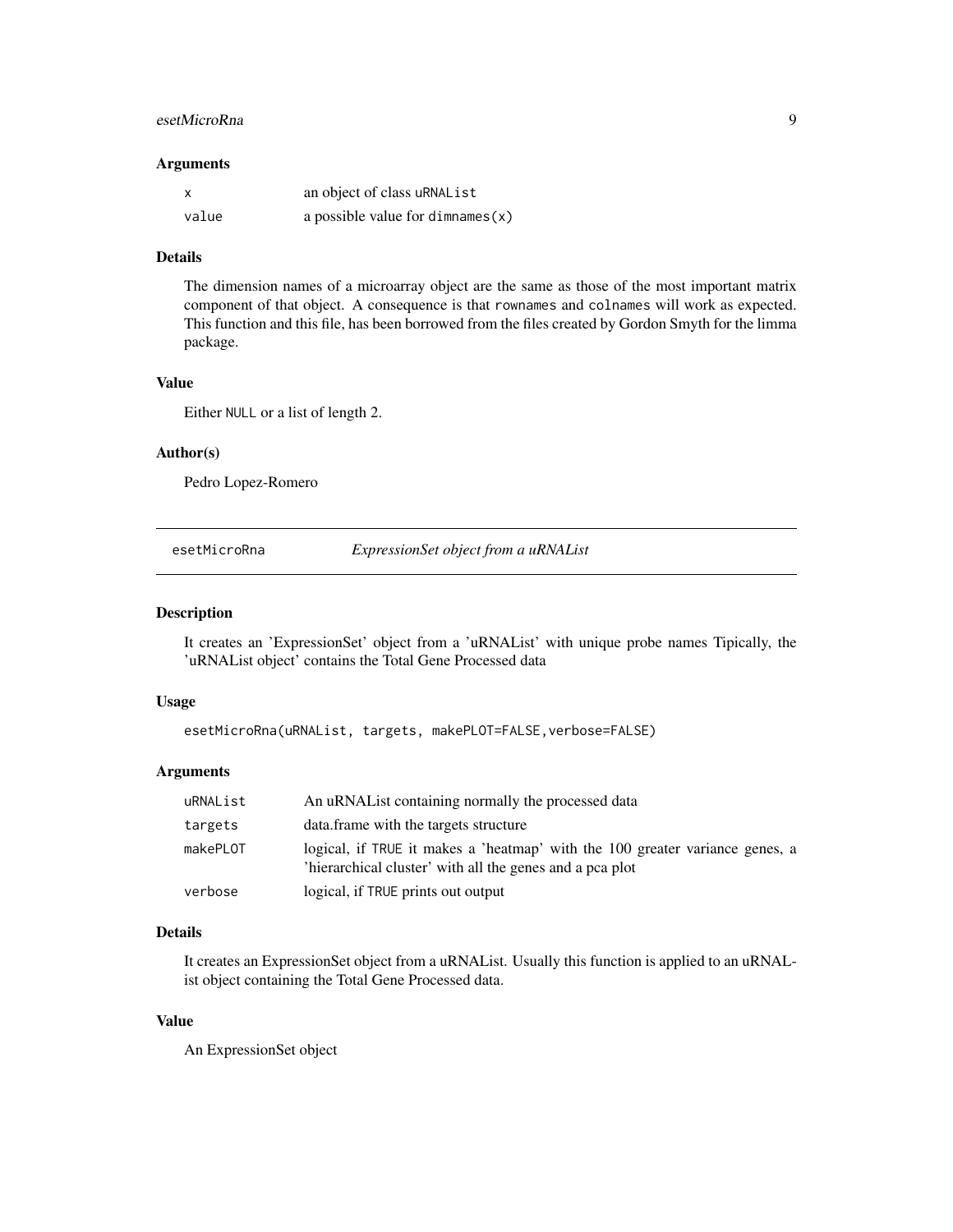# <span id="page-9-0"></span>Author(s)

Pedro Lopez-Romero

# See Also

An 'uRNAList' example containing proccesed data is in ddPROC and an overview of how the processed data is produced is given in filterMicroRna

filterMicroRna *Filtering Genes*

# Description

Filter genes out according to their Quality Flag

# Usage

```
filterMicroRna(ddNORM,
dd,
control,
IsGeneDetected,
wellaboveNEG,
limIsGeneDetected,
limNEG,
makePLOT,
targets,
verbose,
   writeout)
```
# Arguments

| ddNORM            | uRNAList with the Total Gene Signal in log2 scale to be FILTERED out accord-<br>ing to a Quality FLAG                                                                                     |  |  |  |  |
|-------------------|-------------------------------------------------------------------------------------------------------------------------------------------------------------------------------------------|--|--|--|--|
| dd                | uRNAList, containing the output from readMicroRnaAFE                                                                                                                                      |  |  |  |  |
| control           | logical, if TRUE it removes controls                                                                                                                                                      |  |  |  |  |
| IsGeneDetected    | logical, if TRUE it filters genes according to gIsGeneDetected Flag. Flag = 1,<br>then gene is detected                                                                                   |  |  |  |  |
| wellaboveNEG      | logical, if TRUE it filter genes whose expression is not above a limit value de-<br>fined by the expression of negative controls. Limit= Mean(negative) + 1.5 x<br>sd(negative)           |  |  |  |  |
| limIsGeneDetected |                                                                                                                                                                                           |  |  |  |  |
|                   | for a given feature xi accros samples, is the minimum in at least one experimen-<br>tal condition with a IsGeneDetected-FLAG = $1$ (Is Detected)                                          |  |  |  |  |
| limNEG            | for a given feature xi accros samples, is the minimum in at least one experimen-<br>tal condition with intensity $>$ Limit established for negative controls (Mean $+$<br>$1.5 \times SD$ |  |  |  |  |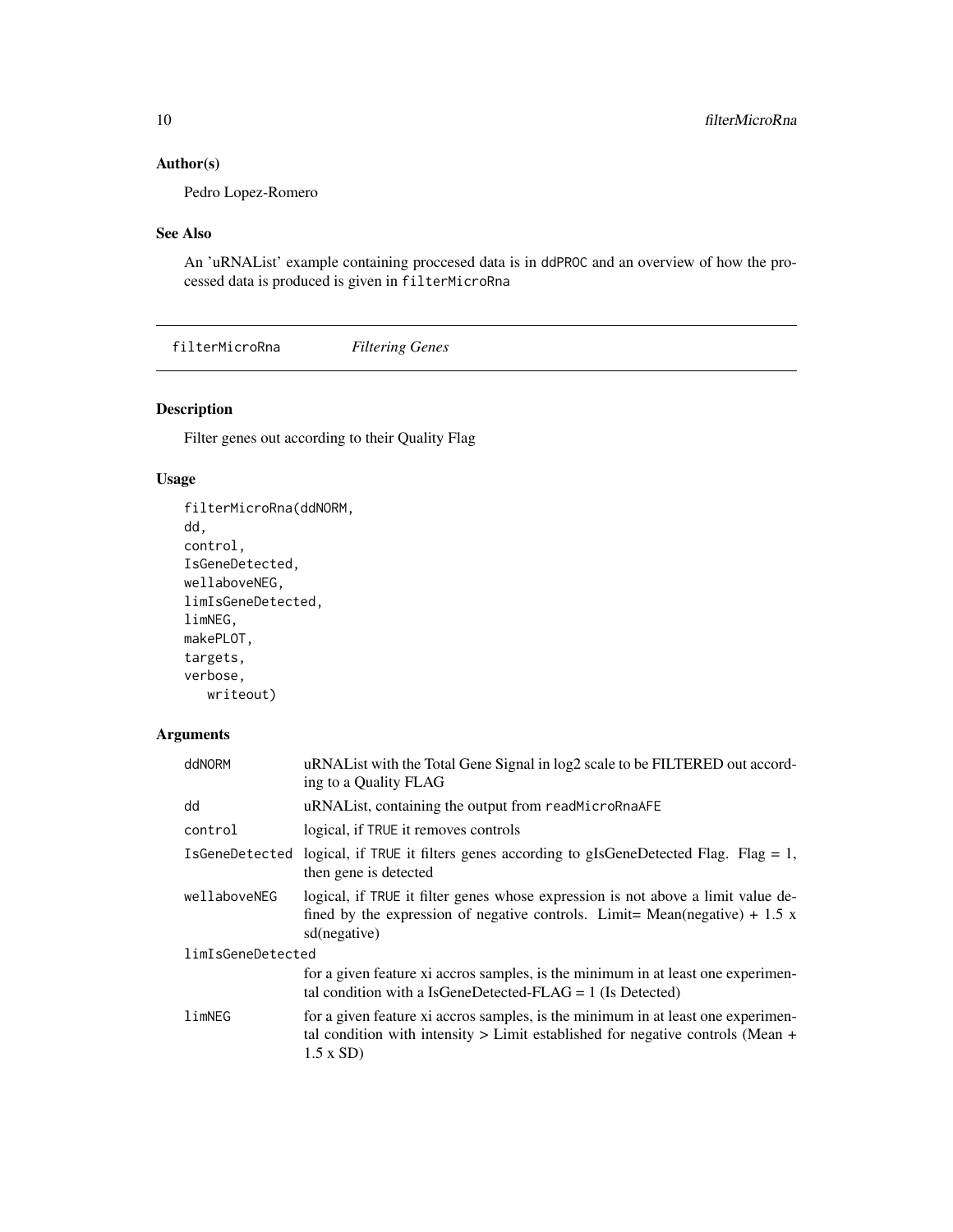# filterMicroRna 11

| makePLOT | logical, if TRUE makes OC plots with the remaining signals |
|----------|------------------------------------------------------------|
| targets  | data. frame with the targets structure                     |
| verbose  | logical, if TRUE prints out output                         |
| writeout | logical, if TRUE writes out output files                   |

# Details

Agilent Feature Extraction software provides a flag for each spot that identifies different quantification errors of the signal. Quantification flags were used to filter out signals that did not reach a minimum established criterion of quality.

# Value

The function returns a uRNAList containing the FILTERED data. In order to allow the tracking of those microRNAs that may have been filtered out from the original raw data, the following files are given:

NOCtrl\\_exprs.txt: Log2 Normalized Total Gene Signals for the Non Control Genes NOCtrl\\_FlagIsGeneDetected.txt: IsGeneDetected Flag for the Non Control Genes, 1 = detected IsNOTGeneDetected.txt: Genes that not are not detected according to IsGeneDetected Flag

#### Author(s)

Pedro Lopez-Romero

#### References

Agilent Feature Extraction Reference Guide <http://www.Agilent.com>

#### Examples

```
data(dd.micro,verbose=FALSE)
data(targets.micro,verbose=FALSE)
ddTGS=tgsMicroRna(dd.micro,half=TRUE,makePLOT=FALSE,verbose=FALSE)
ddNORM=tgsNormalization(ddTGS,quantile,
                      makePLOTpre=FALSE, makePLOTpost=TRUE, targets.micro, verbose=FALSE)
ddPROC=filterMicroRna(ddNORM,
     dd.micro,
                      control=TRUE,
                      IsGeneDetected=TRUE,
                      wellaboveNEG=FALSE,
                      limIsGeneDetected=50,
                      limNEG=25,
                      makePLOT=FALSE,
                      targets.micro,
      verbose=FALSE,
     writeout=FALSE)
```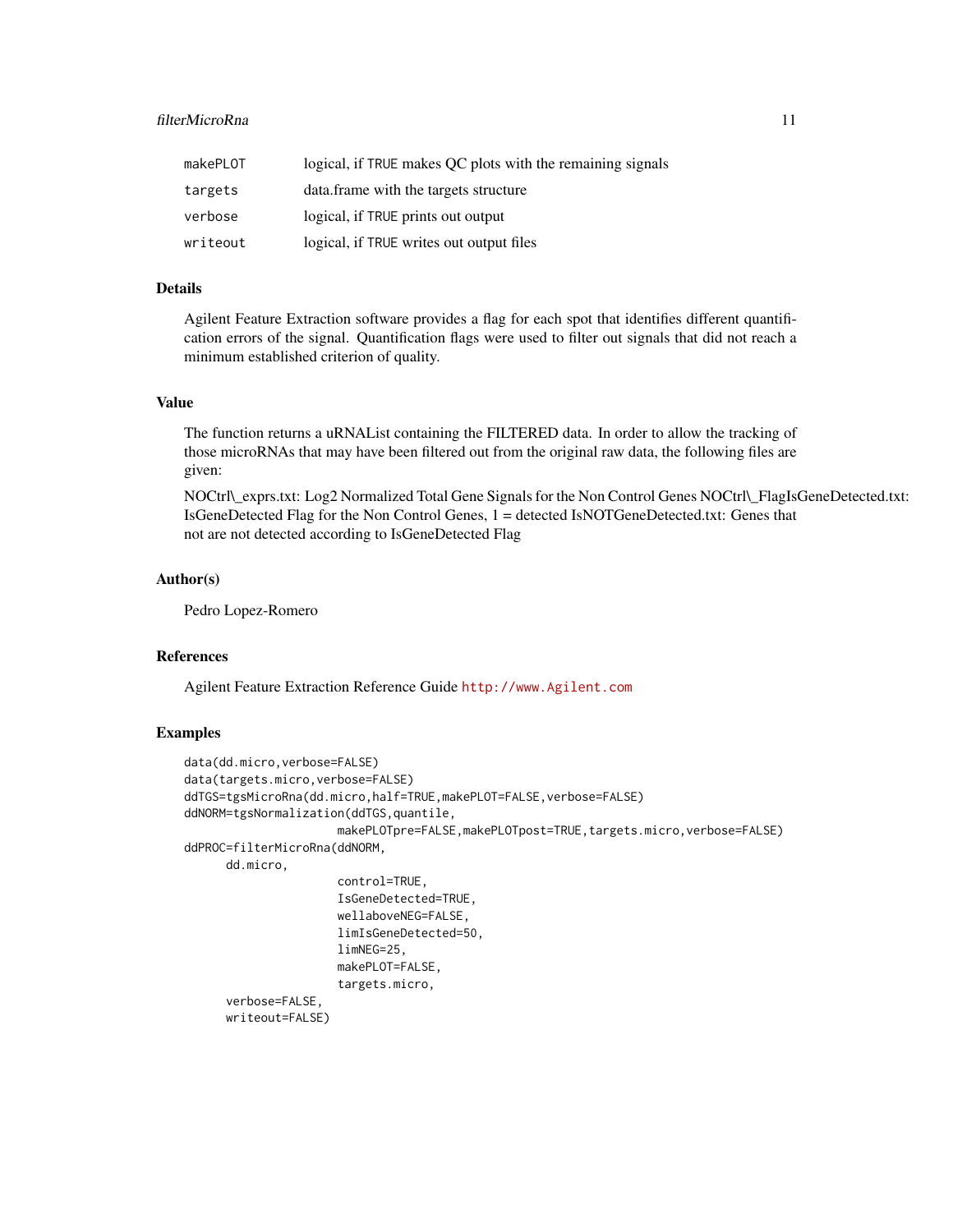<span id="page-11-0"></span>

# Description

It Uses the decideTests function of the 'limma' package to classify the list of genes as up, down or not significant after correcting by the multiplicity of the tests.

#### Usage

```
getDecideTests(fit2, DEmethod, MTestmethod, PVcut,verbose=FALSE)
```
# Arguments

| fit2        | MArrayLM object                                                                                              |
|-------------|--------------------------------------------------------------------------------------------------------------|
| DEmethod    | method for decide Tests, only 'separate' or 'nested F' are implemented. see<br>decideTests in limma package. |
| MTestmethod | method for multiple test, choices are 'none','BH', 'BY',  see p. adjust                                      |
| PVcut       | p value threshold to declare significant features                                                            |
| verbose     | logical, if TRUE prints out output                                                                           |

# Value

A 'TestResults' object of the 'limma' package It prints out the number of UP and DOWN genes for every contrasts according to the p value limit specified

#### Author(s)

Pedro Lopez-Romero

#### References

Smyth, G. K. (2005). Limma: linear models for microarray data. In: 'Bioinformatics and Computational Biology Solutions using R and Bioconductor'. R. Gentleman, V. Carey, S. Dudoit, R. Irizarry, W. Huber (eds), Springer, New York, pages 397–420.

# See Also

An overview of miRNA differential expression analysis is given in basicLimma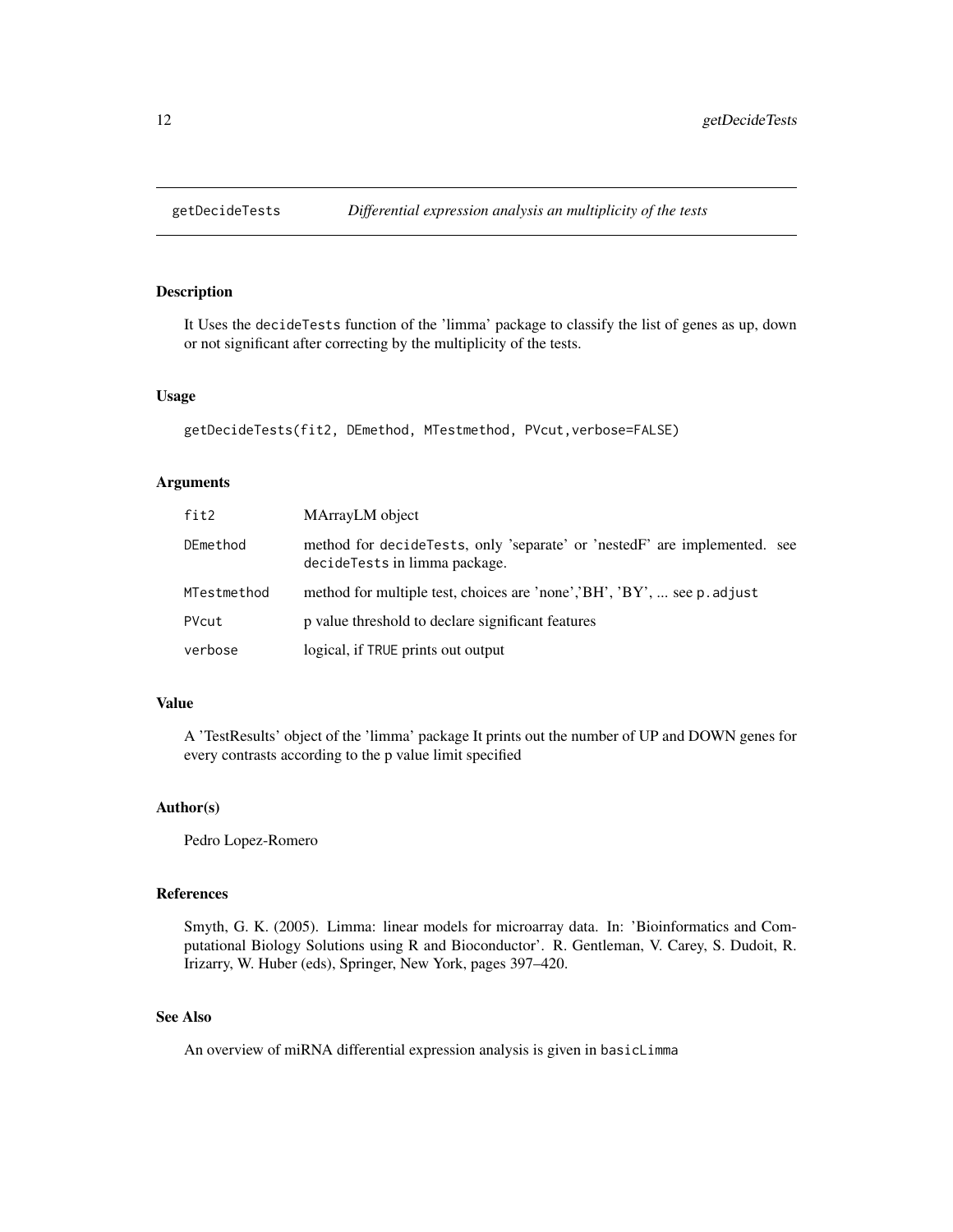# <span id="page-12-0"></span>HeatMapMicroRna 13

# Examples

```
## Not run:
DE=getDecideTests(fit2,
        DEmethod="separate",
        MTestmethod="BH",
        PVcut=0.10,
verbose=TRUE)
```
## End(Not run)

HeatMapMicroRna *HeatMap*

# Description

Creates a HeatMap graph using the 'heatmap.2' function

# Usage

HeatMapMicroRna(object, size, maintitle)

# Arguments

| object    | A expression Matrix                                           |
|-----------|---------------------------------------------------------------|
| size      | number of highest variance genes to be considered in the plot |
| maintitle | title of the plot                                             |

# Author(s)

Pedro Lopez-Romero

# See Also

heatmap.2

# Examples

```
data(ddPROC)
       HeatMapMicroRna(ddPROC$TGS,
size=100,
        maintitle="100 High Var genes")
```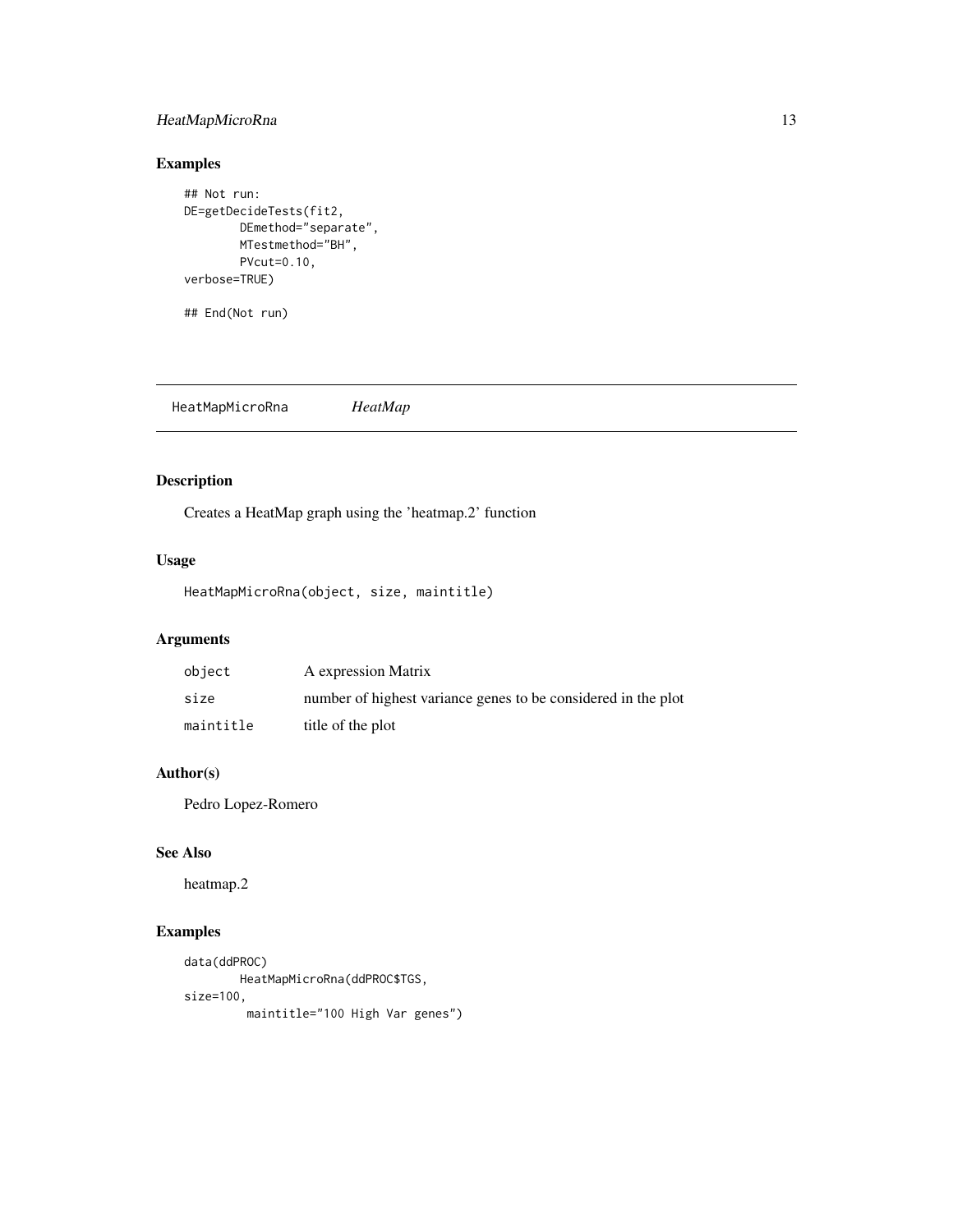<span id="page-13-0"></span>hierclusMicroRna *Hierarchical clustering*

# Description

Hierarchical cluster of samples using the 'hclust' function

# Usage

```
hierclusMicroRna(object, GErep, methdis, methclu,sel, size)
```
# Arguments

| object  | An expression Matrix                                                                           |
|---------|------------------------------------------------------------------------------------------------|
| GErep   | Numerical vector that relates each sample with its experimental condition                      |
| methdis | the distance measure to be used. Options are 'euclidean' and 'pearson'. see<br>'dist' function |
| methclu | the agglomeration method to be used by the 'holust' function                                   |
| sel     | logical, if TRUE selects the 'size' highest variance genes for the plot                        |
| size    | selects the 'size' highest variance genes for the plot if 'sel=TRUE'                           |

# Author(s)

Pedro Lopez-Romero

# See Also

hclust,dist

# Examples

```
data(targets.micro)
     data(ddPROC)
```
hierclusMicroRna(ddPROC\$TGS,GErep, methdis="euclidean", methclu="complete", sel=FALSE,100)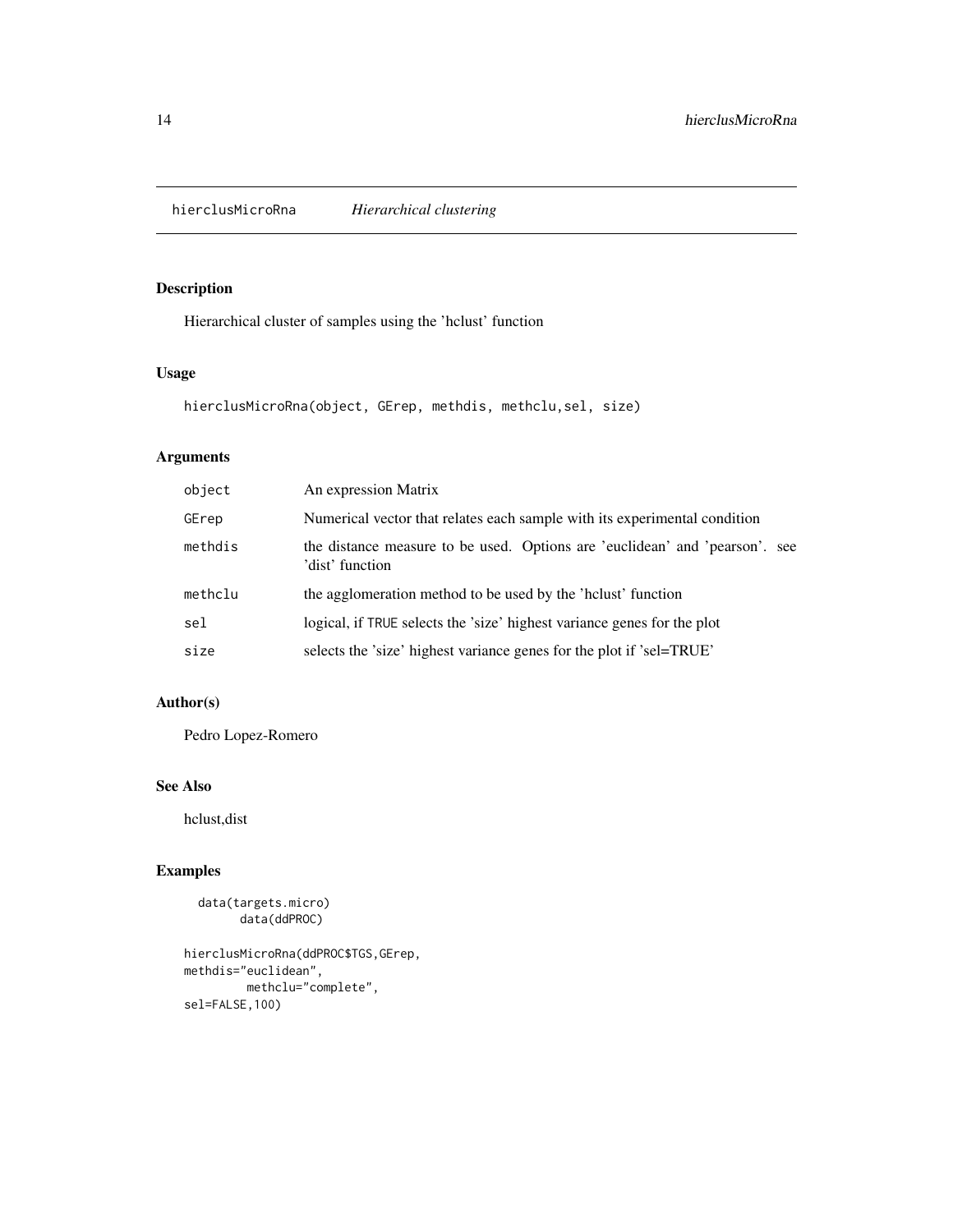<span id="page-14-0"></span>mvaBASIC *MVA plot*

#### Description

For each array, the M value is computed for every spot as the difference between the spot intensity in the array and the averaged intensity for that feature over the whole set of arrays. It does not make a distintion between the different kind of features in the array as the mvaMicroRna() does.

#### Usage

mvaBASIC(object, colorfill, maintitle)

## Arguments

| object    | An expression matrix in log2 scale |
|-----------|------------------------------------|
| colorfill | color of the plot                  |
| maintitle | title of the plot                  |

#### Author(s)

Pedro Lopez-Romero

# Examples

```
data(dd.micro)
op=par(mfrow=c(1,1),ask=TRUE)
mvaBASIC(log2(dd.micro$meanS),
colorfill="red",
        maintitle=" log2 Mean Signal")
par(op)
```
mvaMicroRna *MA plot*

#### **Description**

For each array, the M value is computed for every spot as the difference between the spot intensity in the array and the median intensity for that feature over the whole set of arrays. Every kind of feature is identified with different color (microRNA genes, positive controls, etc ...) The input must be an uRNAList object created by the user, in such a way that the uRNAList\$meanS field contains the expression matrix that we want to use in log2 scale (see example below) The gProcessedSignal computed by the Agilent Feature Extaction software normally contains negative values, so a small constant has to be added to the signals before log tranformation.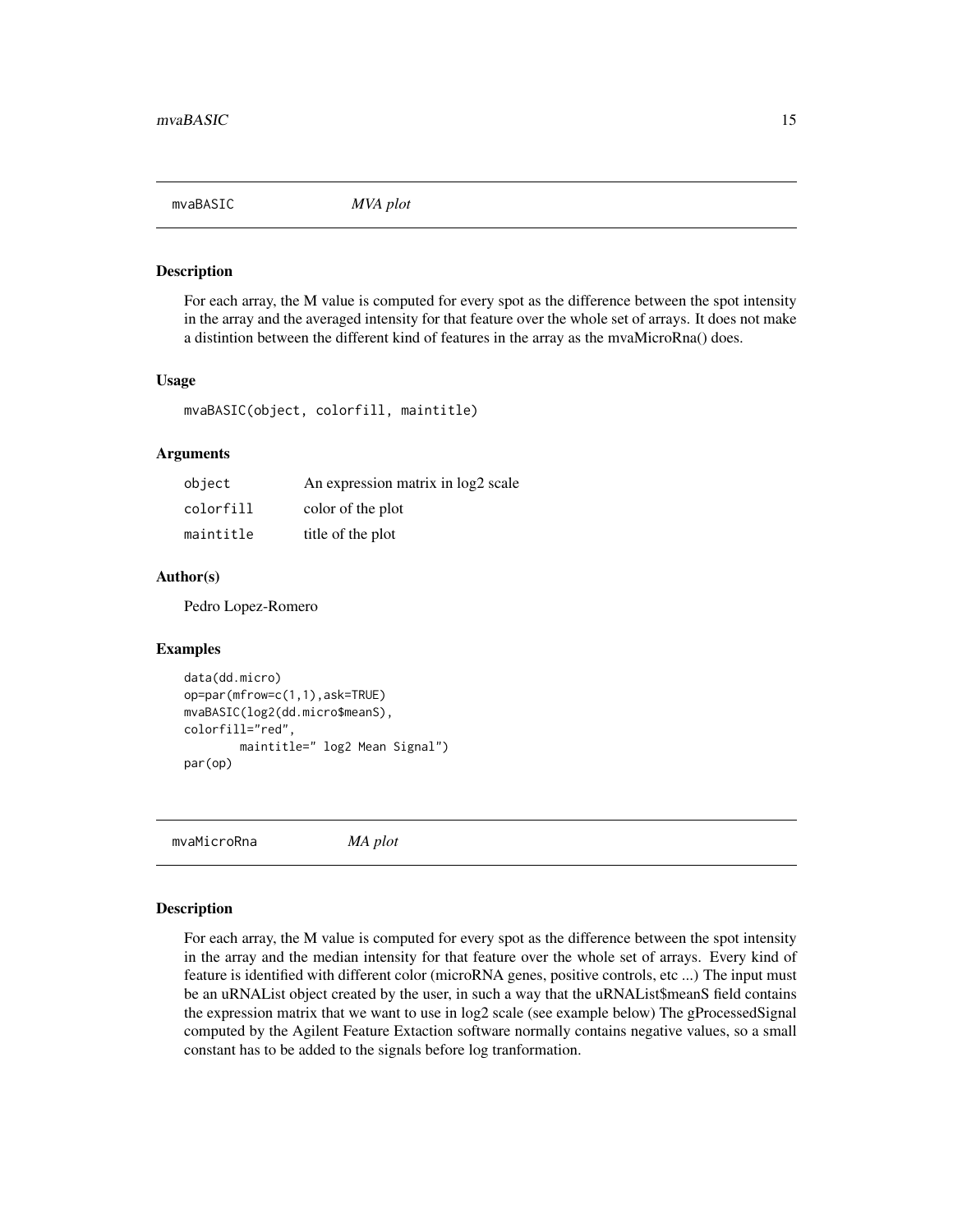# <span id="page-15-0"></span>Usage

```
mvaMicroRna(uRNAList, maintitle, verbose=FALSE)
```
#### Arguments

| uRNAList  | A uRNAL ist object. It uses the expression matrix stored in the uRNAL ist\$meanS<br>slot. Input expression matrix should be in log2 scale |
|-----------|-------------------------------------------------------------------------------------------------------------------------------------------|
| maintitle | character to indicate the title of the graph                                                                                              |
| verbose   | logical, if TRUE it prints details                                                                                                        |

# Author(s)

Pedro Lopez-Romero

# Examples

```
data(dd.micro)
op=par(mfrow=c(1,1),ask=TRUE)
MMM=dd.micro$procS ## gProcessedSignal
min=min(MMM) ## transforming gProcessedSignal to positive values
for(i in 1:dim(MMM)[2]){ ## before log2 transformation
MMM[,i]=MMM[,i]+(abs(min)+ 5)
}
       ddaux=dd.micro
       ddaux$meanS=log2(MMM)
mvaMicroRna(ddaux,maintitle="ProcessedSignal",verbose=FALSE)
rm(ddaux)
par(op)
```
PCAplotMicroRna *PCA plot*

# Description

It is a wrapper for the 'plotPCA' of the 'affycoretools' package

#### Usage

PCAplotMicroRna(eset, targets)

#### Arguments

| eset    | An Expression Set object             |
|---------|--------------------------------------|
| targets | data.frame with the target structure |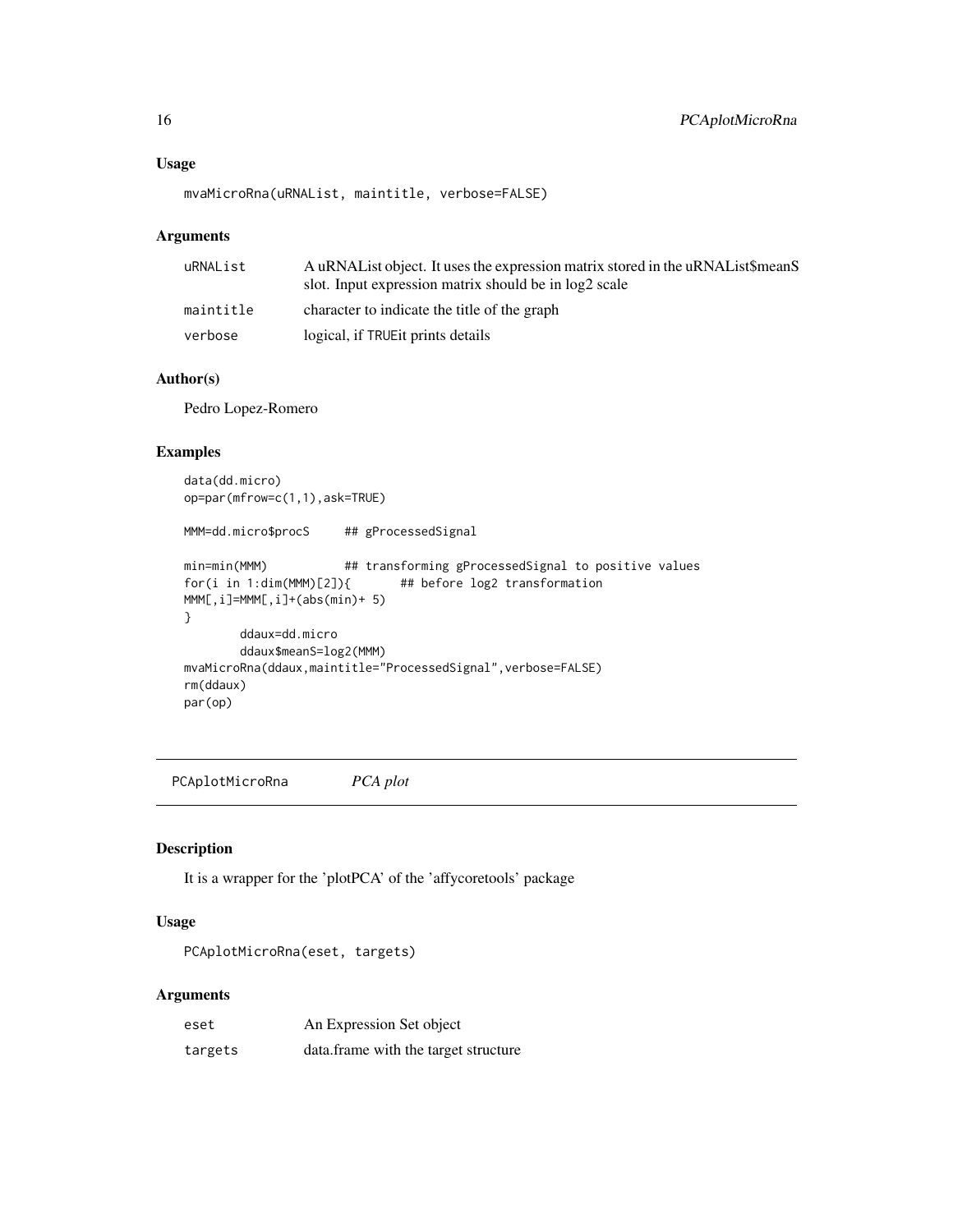# <span id="page-16-0"></span>plotDensityMicroRna 17

# Author(s)

Pedro Lopez-Romero

# Examples

```
data(targets.micro)
data(ddPROC)
esetPROC=esetMicroRna(ddPROC,targets.micro,makePLOT=FALSE,verbose=FALSE)
```
PCAplotMicroRna(esetPROC,targets.micro)

plotDensityMicroRna *Density Plots of Intensity Signals*

# Description

Creates a density plot with the arrays intensities

# Usage

```
plotDensityMicroRna(object, maintitle)
```
# Arguments

| object    | An expression matrix, in log2 scale |
|-----------|-------------------------------------|
| maintitle | title of the plot                   |

# Author(s)

Pedro Lopez-Romero

# Examples

```
data(dd.micro)
       plotDensity(log2(dd.micro$meanS),maintitle="log2 Mean Signal")
```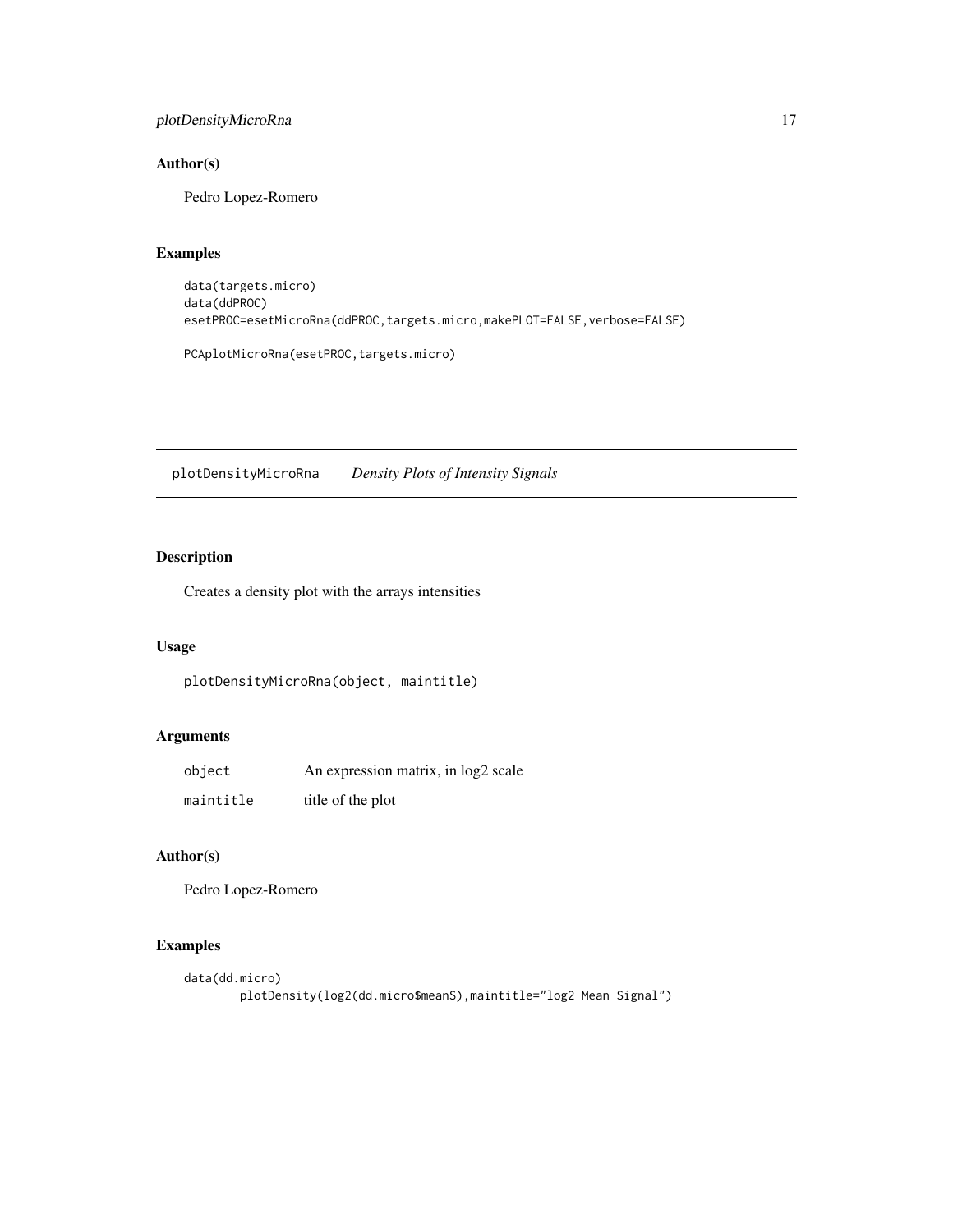<span id="page-17-0"></span>

# Description

Creates an histogram of the pvalues. For multiple contrats, creates an histogram for every t.test pvalue (separate) or a single histogram for the F.test pvalue (nestedF). A uniform histogram will indicate no differential expression in the data set, whereas a right skewed histogram, will indicate some significant differential expression

#### Usage

pvalHistogram(fit2, DE, PVcut, DEmethod, MTestmethod, CM,verbose=FALSE)

# Arguments

| fit2        | MArrayLM object                                                      |
|-------------|----------------------------------------------------------------------|
| DE          | TestResults object                                                   |
| PVcut       | limit p value to declare significant features                        |
| DEmethod    | method for decideTests, only 'separate' or 'nestedF' are implemented |
| MTestmethod | method for multiple test                                             |
| <b>CM</b>   | contrast matrix                                                      |
| verbose     | logical, if TRUE prints out output                                   |

# Author(s)

Pedro Lopez-Romero

# See Also

An overview of miRNA differential expression analysis is given in basicLimma An example of how to get the 'TestResults' object is in getDecideTests

# Examples

```
## Not run:
pvalHistogram(fit2,DE,PVcut=0.10,
    DEmethod="separate",MTestmethod="BH",CM)
## End(Not run)
```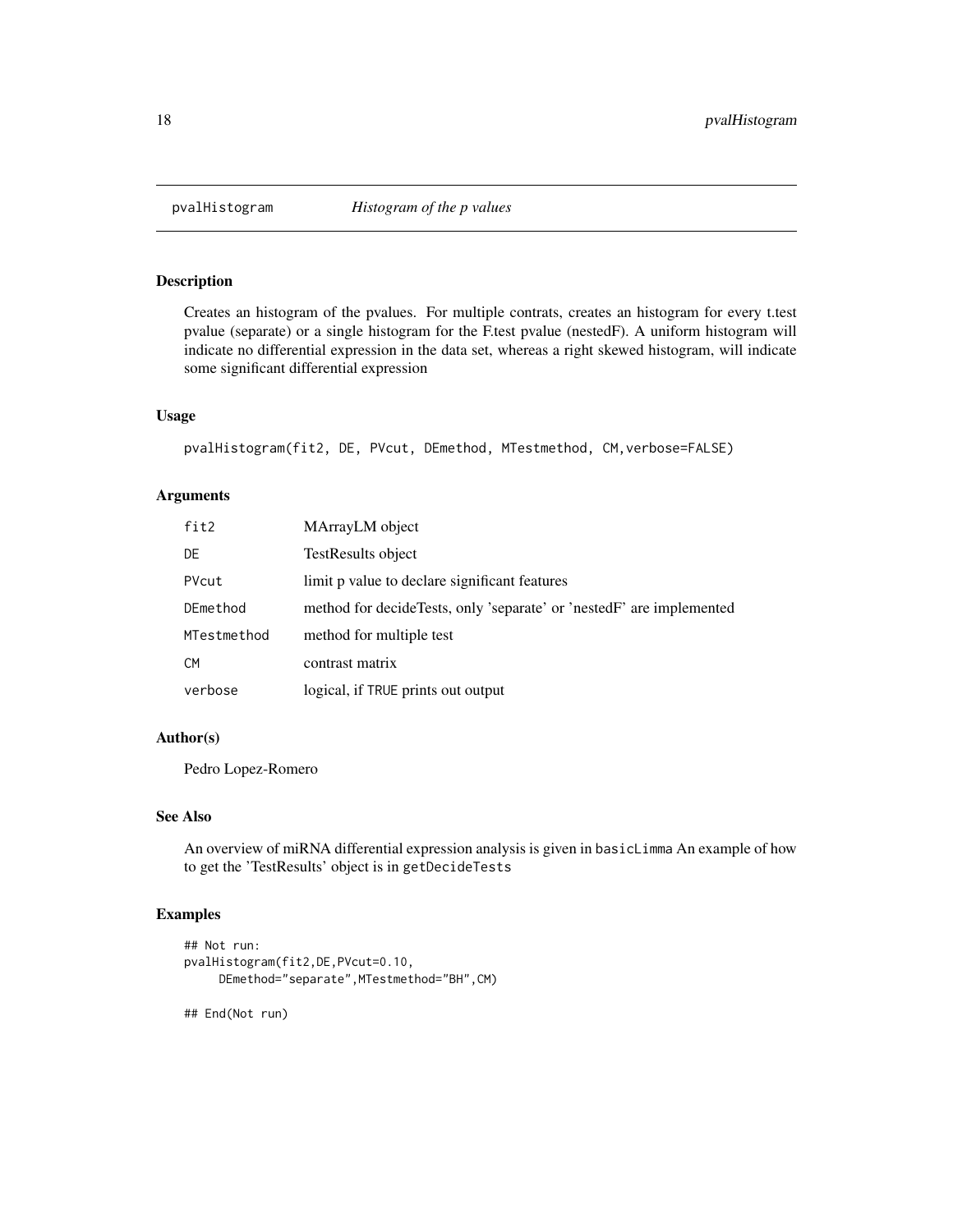<span id="page-18-0"></span>

# Description

It creates BoxPlots, Density Plots, MA plots, RLE plots and hierachical clustering plots with the sample data set.

#### Usage

```
qcPlots(dd,
offset,
MeanSignal=TRUE,
ProcessedSignal=FALSE,
TotalProbeSignal=FALSE,
TotalGeneSignal=FALSE,
BGMedianSignal=FALSE,
BGUsed=FALSE,
targets)
```
# Arguments

| dd               | A uRNAList object containing the ouput from readMicroRnaAFE     |  |
|------------------|-----------------------------------------------------------------|--|
| offset           | numeric value to add to the intensities before log transforming |  |
| MeanSignal       | logical, if TRUE "gMeanSignal" is used                          |  |
| ProcessedSignal  |                                                                 |  |
|                  | logical, if TRUE "gProcessedSignal" is used                     |  |
| TotalProbeSignal |                                                                 |  |
|                  | logical, if TRUE "gTotalProbeSignal" is used                    |  |
| TotalGeneSignal  |                                                                 |  |
|                  | logical, if TRUE "gTotalGeneSignal" is used                     |  |
|                  | BGMedianSignal logical, if TRUE "gBGMedianSignal" is used       |  |
| <b>BGUsed</b>    | logical, if TRUE "gBGUsed" is used                              |  |
| targets          | data. frame with the target structure                           |  |

# Details

The signals loaded from the AFE data files can be used for the quality assesment using the graphical utilities included in the qcPlots function. For the gMeanSignal, the BoxPlots, Density Plots, MA plots, RLE plots and hierachical clustering plots are done. For the gProcessedSignal the same plots are done, except the hierarchical clustering. For the gTotalProbeSignal and the gTotalGeneSignal only the BoxPlots and Density Plots are done, and finally, for the Background signals only the Boxplots are done.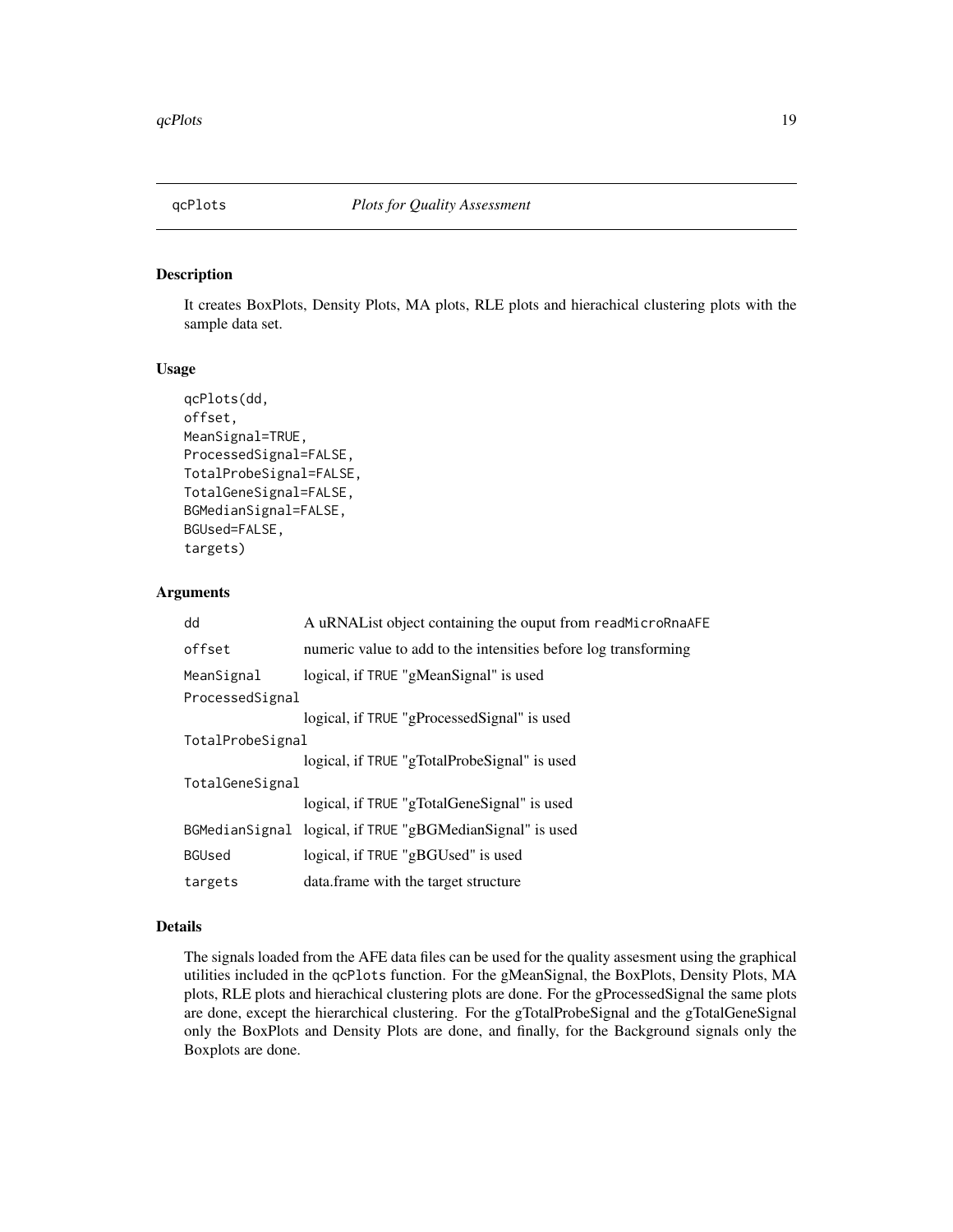#### <span id="page-19-0"></span>Author(s)

Pedro Lopez-Romero

#### References

Boldstad B.M., Collin F., Brettschneider J., Simpson, K., Cope L., Irizarry R. A., Speed T. P. Quality Assesement of Affymetrix GeneChip Data. In Bioinformatics and Computational Biology Solutions Using R and Bioconductor. (eds.) Gentleman R., Carey V. J., Huber W., Irizarry R. A., Dudoit S. (2005). Springer.

#### See Also

boxplotMicroRna,plotDensityMicroRna,RleMicroRna, mvaMicroRna and hierclusMicroRna

# Examples

```
## Not run:
data(dd.micro)
qcPlots(dd.micro,offset=5,
       MeanSignal=TRUE,
        ProcessedSignal=TRUE,
        TotalProbeSignal=TRUE,
        TotalGeneSignal=TRUE,
        BGMedianSignal=TRUE,
        BGUsed=TRUE,
targets.micro)
graphics.off()
```
## End(Not run)

readMicroRnaAFE *Read Agilent Feature Extraction txt data files*

# Description

Read the data files generated by the Agilent Feature Extraction image analysis software

# Usage

```
readMicroRnaAFE(targets,verbose=FALSE)
```
#### Arguments

| targets | A data frame that specifies experimental conditions under which each sample |
|---------|-----------------------------------------------------------------------------|
|         | has been obtained.                                                          |
| verbose | logical, if TRUE prints out output                                          |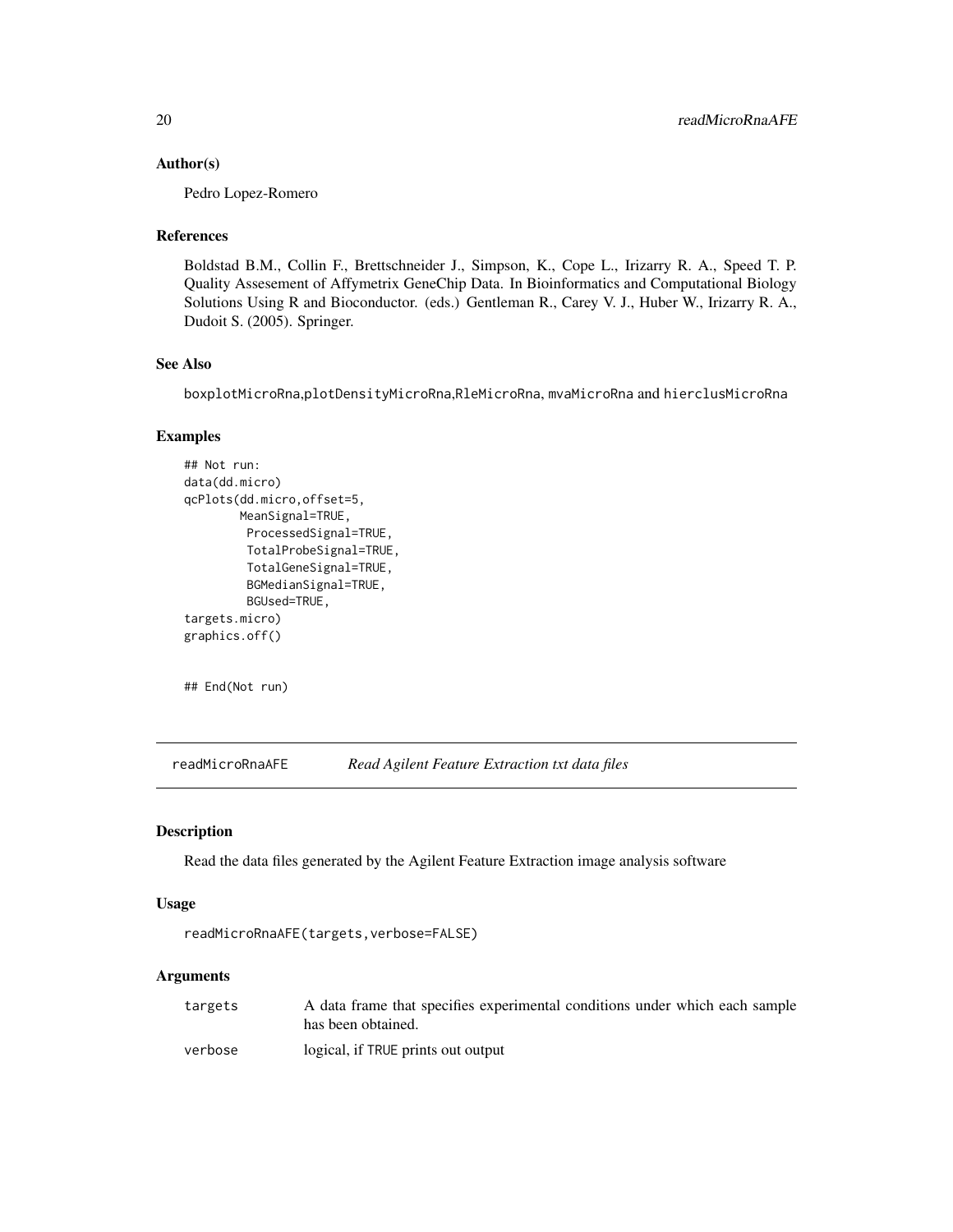# readMicroRnaAFE 21

# Details

The function reads the \*.txt files generated by the AFE Software using the 'read.maimages' function of 'limma' package.

Data, colected with the Agilent Feature Extraction Software, are stored in a uRNAList object with the following components:

- dd.micro\\$TGS 'gTotalGeneSignal' - dd.micro\\$TPS 'gTotalProbeSignal' - dd.micro\\$meanS 'gMeanSignal' - dd.micro\\$procS 'gProcessedSignal' - dd.micro\\$targets 'targets' - dd.micro\\$genes\\$ProbeName 'Probe Name' - dd.micro\\$genes\\$GeneName 'microRNA Name' - dd.micro\\$genes\\$ControlType 'FLAG to specify the sort of feature' - dd.micro\\$other\\$gIsGeneDetected 'FLAG IsGeneDetected' - dd.micro\\$other\\$gIsSaturated 'FLAG IsSaturated' - dd.micro\\$other\\$gIsFeatNonUnifOL 'FLAG IsFeatNonUnifOL' - dd.micro\\$other\\$gIsFeatPopnOL 'FLAG IsFeatPopnOL' - dd.micro\\$other\\$gBGMedianSignal 'gBGMedianSignal' - dd.micro\\$other\\$gBGUsed 'gBGUsed'

# Value

A uRNAList containing the following elements:

| uRNAList\\$TGS                   | matrix, 'gTotalGeneSignal'                                              |
|----------------------------------|-------------------------------------------------------------------------|
| uRNAList\\$TPS                   | matrix, 'gTotalProbeSignal'                                             |
| uRNAList\\$meanS                 |                                                                         |
|                                  | matrix, 'gMeanSignal'                                                   |
| uRNAList\\$procS                 |                                                                         |
|                                  | matrix, 'gProcessedSignal'                                              |
| uRNAList\\$targets               |                                                                         |
|                                  | data.frame, 'FileName'                                                  |
| uRNAList\\$genes\\$ProbeName     |                                                                         |
|                                  | character, 'AGilent Probe Name'                                         |
| uRNAList\\$genes\\$GeneName      |                                                                         |
|                                  | character, 'microRNA Name'                                              |
| uRNAList\\$genes\\$ControlType   |                                                                         |
|                                  | integer, '0' = Feature, '1' = Positive control, '-1' = Negative control |
|                                  | uRNAList\\$other\\$gIsGeneDetected                                      |
|                                  | matrix, FLAG to classify signal if 'IsGeneDetected=1' or 'not=0'        |
| uRNAList\\$other\\$gIsSaturated  |                                                                         |
|                                  | matrix, FLAG to classify signal if 'IsSaturated = $1'$ or 'not=0'       |
| uRNAList\\$other\\$gIsFeatPopnOL |                                                                         |
|                                  | matrix, FLAG to classify signal if 'IsFeatPopnOL = $0$ ' or 'not=1'     |
|                                  | uRNAList\\$other\\$gIsFeatNonUnifOL                                     |
|                                  | matrix, FLAG to classify signal if 'gIsFeatNonUnifOL = $0$ ' or 'not=1' |
|                                  | uRNAList\\$other\\$gBGMedianSignal                                      |
|                                  | matrix, gBGMedianSignal                                                 |
| uRNAList\\$other\\$gBGUsed       |                                                                         |
|                                  | matrix, gBGUsed                                                         |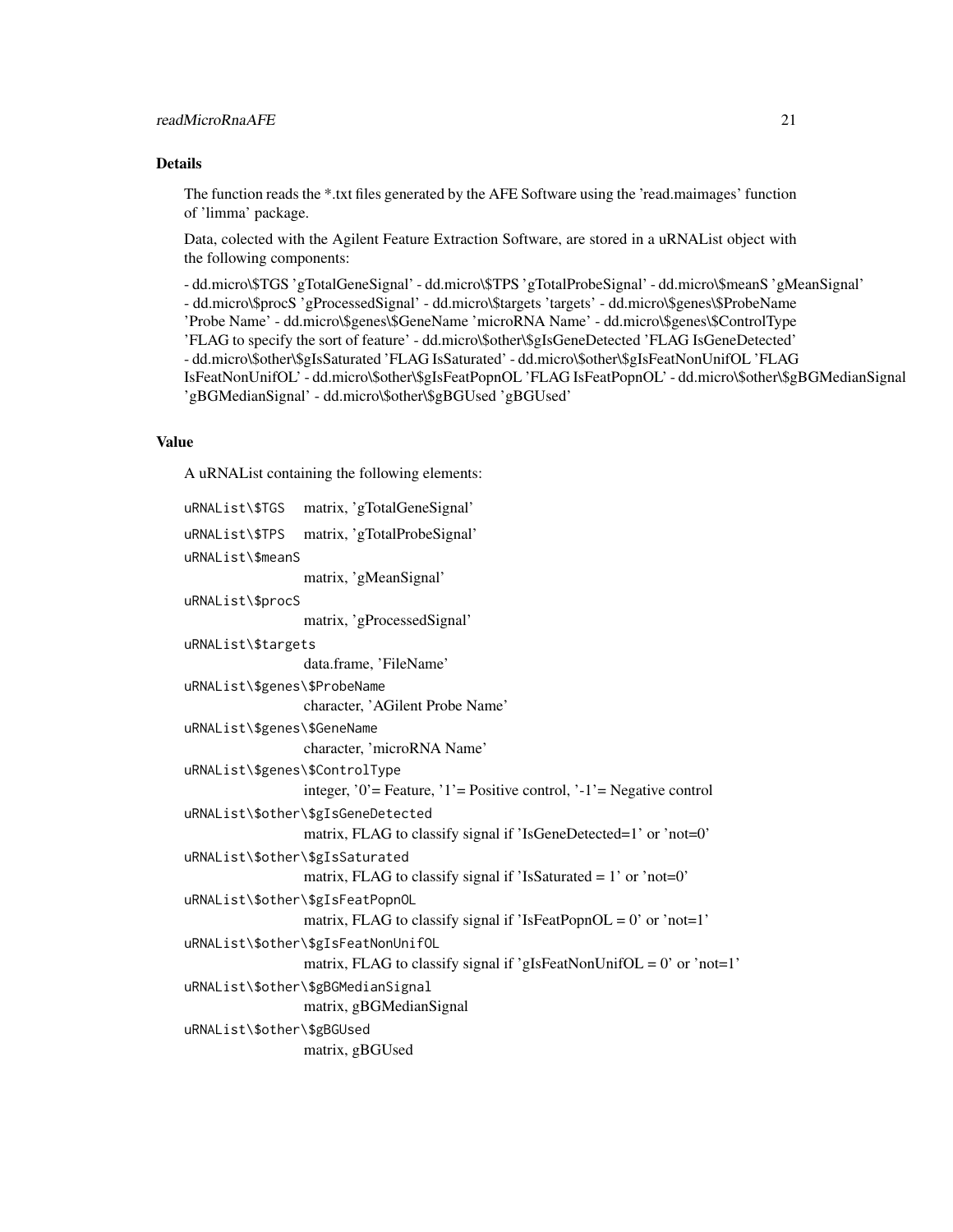#### <span id="page-21-0"></span>Author(s)

Pedro Lopez-Romero

#### References

Agilent Feature Extraction Reference Guide <http://www.Agilent.com>

Smyth, G. K. (2005). Limma: linear models for microarray data. In: 'Bioinformatics and Computational Biology Solutions using R and Bioconductor'. R. Gentleman, V. Carey, S. Dudoit, R. Irizarry, W. Huber (eds), Springer, New York, pages 397–420.

#### See Also

A data example can be found in dd.micro See also readTargets to see how to build the target file and the example given in targets.micro

#### Examples

```
## Not run:
data(targets.micro)
dd.micro = readMicroRnaAFE(targets.micro)
```
## End(Not run)

readTargets *read the target file*

#### Description

The target file is a txt file created by the user where every input file (array, sample) is attached to a experimental condition

#### Usage

readTargets(infile,verbose=FALSE)

#### Arguments

| infile  | name of the target file, for instance 'targets.micro.txt' |
|---------|-----------------------------------------------------------|
| verbose | logical, if TRUE prints out output                        |

#### Details

In the 'target' file (see Table 1 in vignette) we specify the experimental conditions under which the data have been generated. The target file MUST contain the following mandatory columns: -FileName : Name of the array data file -Treatment : Treatment effect -GErep : Treatment effect in numeric code, from '1' to 'n', being 'n' the number of the levels of the treatment effect

Other explanatory variables specifying the experimental conditions might be also included.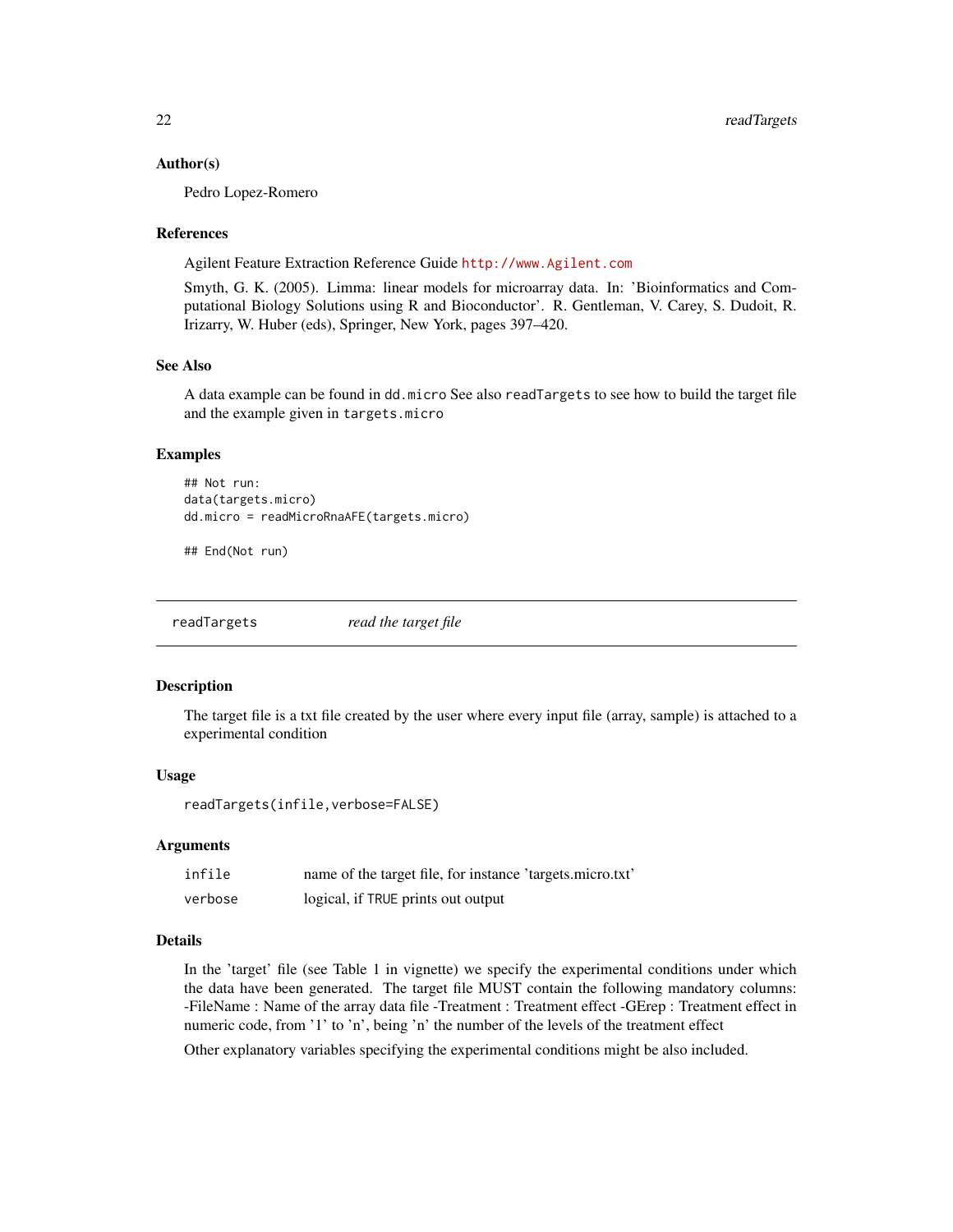#### <span id="page-22-0"></span>RleMicroRna 23

# Value

A 'data.frame' containing by the columns specified in the input file targets.txt. This 'targets.txt' file must be created by the user.

# Author(s)

Pedro Lopez-Romero

#### References

Smyth, G. K. (2005). Limma: linear models for microarray data. In: 'Bioinformatics and Computational Biology Solutions using R and Bioconductor'. R. Gentleman, V. Carey, S. Dudoit, R. Irizarry, W. Huber (eds), Springer, New York, pages 397–420.

#### See Also

An example of a target file can be found in targets.micro

RleMicroRna *Relative Log Expression*

#### Description

RLE: Relative Log Expression

# Usage

RleMicroRna(object, maintitle, colorfill)

#### Arguments

| object    | An expression matrix |
|-----------|----------------------|
| maintitle | title of the plot    |
| colorfill | color of the plot    |

# Details

Each Boxplot corresponds to a sample and displays the Relative Log Expression computed for every spot in the array as the difference between the spot intensity and the median intensity for the same feature accros all the arrays. Since majority of the spots are expected not to be differentially expressed, the plot shoud show boxplots centered around zero and all of them having the aproximately the same dispersion. An array showing greater dispersion than the other, or being not centered at zero could have quality problems.

#### Author(s)

Pedro Lopez-Romero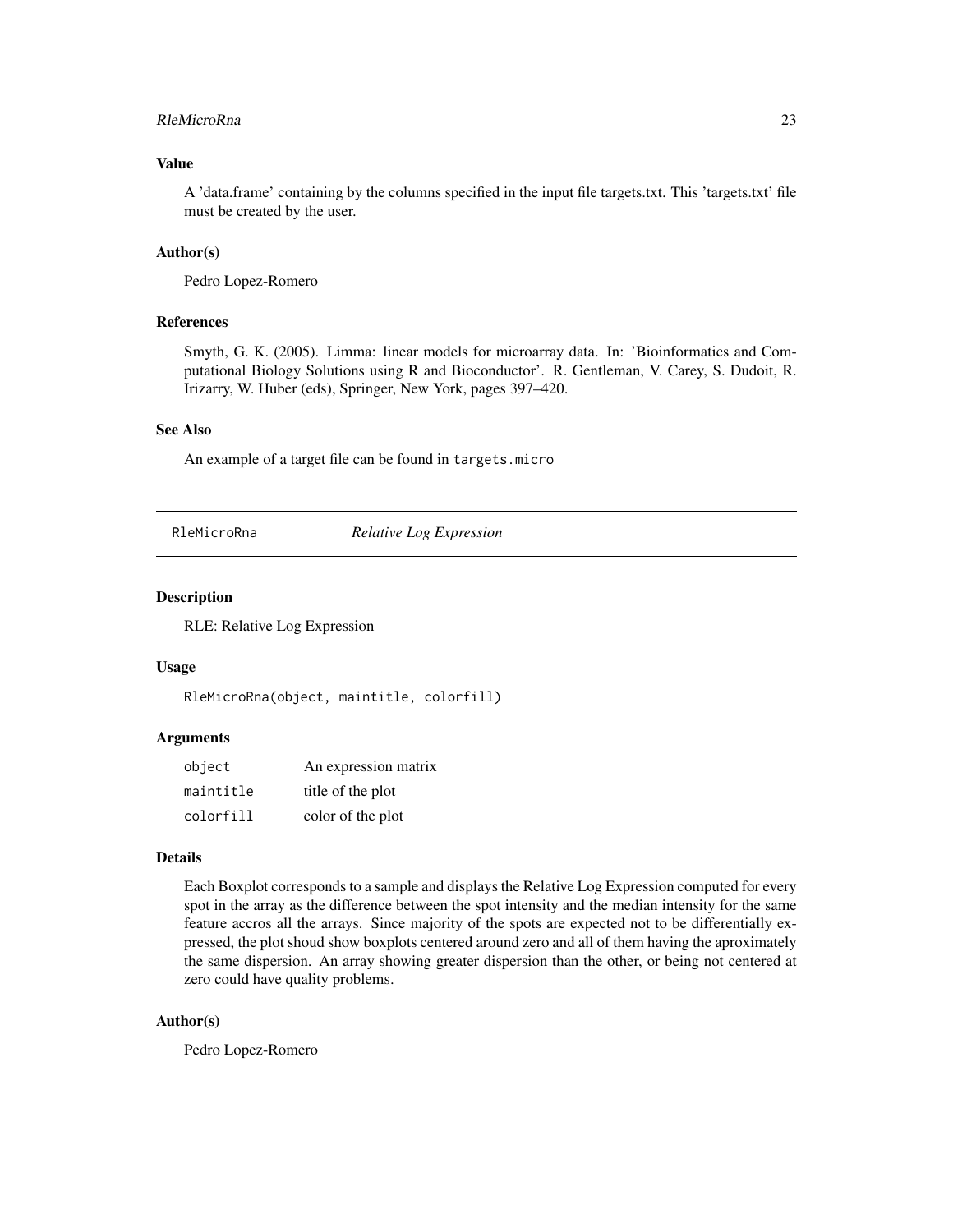#### <span id="page-23-0"></span>References

Boldstad B.M., Collin F., Brettschneider J., Simpson, K., Cope L., Irizarry R. A., Speed T. P. Quality Assesement of Affymetrix GeneChip Data. In Bioinformatics and Computational Biology Solutions Using R and Bioconductor. (eds.) Gentleman R., Carey V. J., Huber W., Irizarry R. A., Dudoit S. (2005). Springer.

#### Examples

```
data(dd.micro)
                RleMicroRna(log2(dd.micro$meanS),
maintitle="log2 Mean Signal RLE",
colorfill="orange")
```
rmaMicroRna *Getting the Total Gene Signal by RMA algorithm*

#### Description

The function creates an uRNAList containing the TotalGeneSignal computed by the RMA algorithm. This signal can be used for the statistical analysis.

#### Usage

rmaMicroRna(dd, normalize, background)

#### Arguments

| dd         | uRNAList, containing the output from readMicroRnaAFE                                                                                             |
|------------|--------------------------------------------------------------------------------------------------------------------------------------------------|
| normalize  | logical, if TRUE the signal is normalized between arrays using the 'quantile'<br>method                                                          |
| background | logical, if TRUE the signal is background corrected by fitting a normal + expo-<br>nential convolution model to a vector of observed intensities |

#### Details

The function creates an uRNAList output that contains in the uRNAList\$TGS, uRNAList\$TPS, uRNAList\$meanS & uRNAList\$procS slots the Total Gene Signal (TGS) computed by the RMA algorithm. The function uses the robust multiarray average (RMA) method from the 'affy' package. RMA obtains an estimate of the expression measure for each gene using all the replicated probes for that gene. First, RMA obtains a background corrected intensity by fitting a normal + exponential convolution model to a vector of observed intensities. The normal part represents the background and the exponential part represents the signal intensities. Then the arrays are normalized using 'quantile' normalization. Finally, for each probe set that interrogates the same microRNA, RMA fits a linear model to the background-corrected, normalized and log2 transformed probe intensities. This model produces an estimate of the gene signal taking into account the probe effect. The model parameters estimates are obtained by median polish. The estimates of the gene expression signals are referred as RMA estimates. Normally, each microRNA is interrogated by 16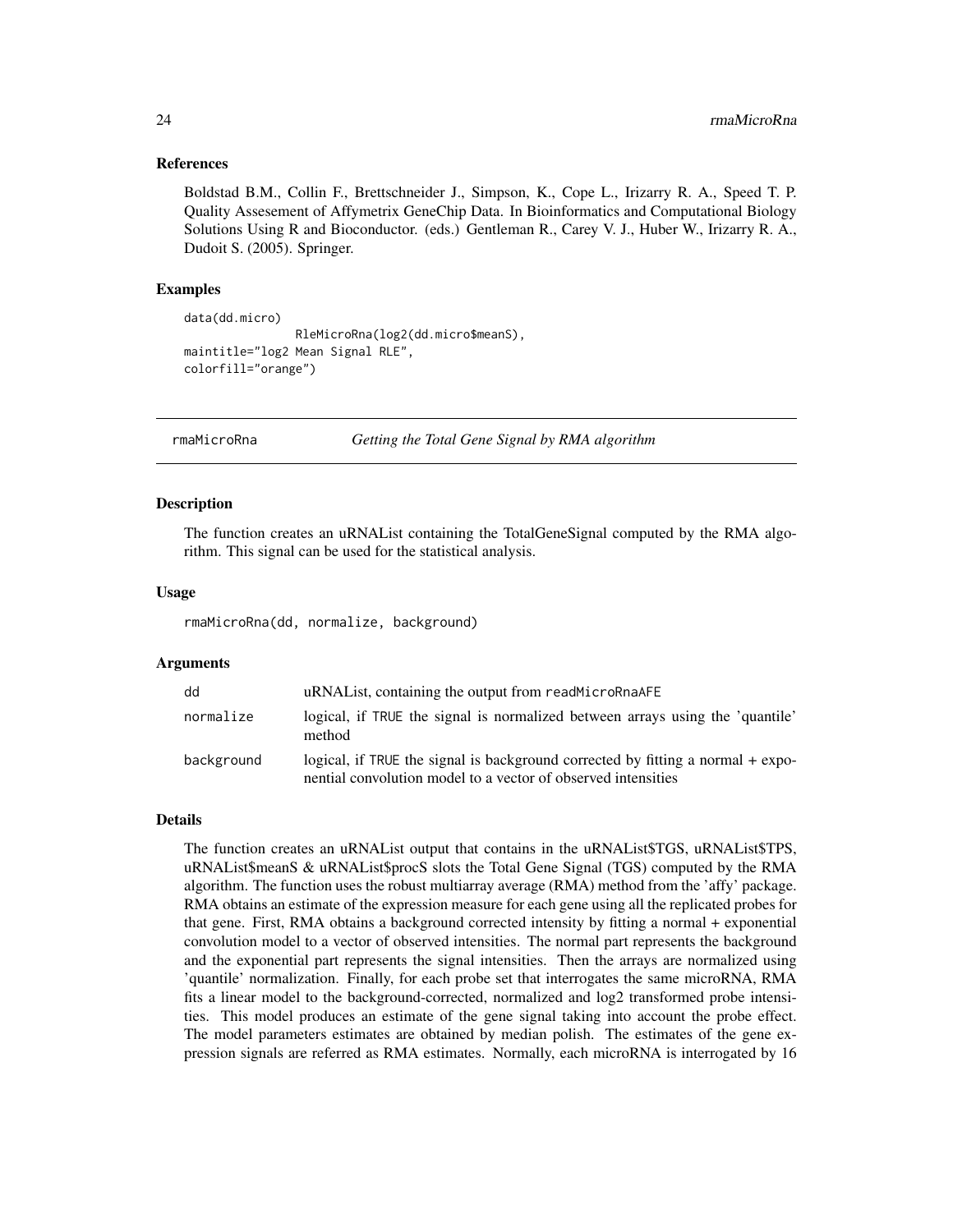<span id="page-24-0"></span>probes either using 2 different probes, each of them replicated 8 times, or using 4 differnt probes replicated 4 times. First, function 'rmaMicroRna' obtains a background corrected signal using the 'rma.background.correct' function of the package 'preprocessCore' , then the signal is normalized bewtween arrays using the 'limma' function 'normalizeBetweenArrays' with the 'quantile' method. Then, the median of the replicated probes is obtained, leading to either 2 or 4 different measures for each gene. These measures correspond to different probes for the same genes that are summarized into a single RMA linear model described above.

#### Value

uRNAList containing the Total Gene Signal computed by the RMA algorithm in log 2 scale.

#### Author(s)

Pedro Lopez-Romero

#### References

Irizarry, R., Hobbs,B., Collin,F., Beazer-Barclay,Y., Antonellis,K., Scherf,U., Speed,T. (2003) Exploration, normalization, and summaries of high density oligonucleotide array probe level data. Biostatistics. 4, 249-264

Gautier, L., Cope, L., Bolstad, B. M., and Irizarry, R. A.(2004). affy—analysis of Affymetrix GeneChip data at the probe level. Bioinformatics 20, 3, 307-315.

Bolstad B. M. (). preprocessCore: A collection of pre-processing functions. R package version 1.4.0

Smyth, G. K. (2005). Limma: linear models for microarray data. In: 'Bioinformatics and Computational Biology Solutions using R and Bioconductor'. R. Gentleman, V. Carey, S. Dudoit, R. Irizarry, W. Huber (eds), Springer, New York, pages 397 - 420

#### Examples

```
data(dd.micro)
ddTGS.rma=rmaMicroRna(dd.micro, normalize=TRUE, background=TRUE)
dim(ddTGS.rma)
RleMicroRna(ddTGS.rma$TGS,"RLE TGS.rma","blue")
```
significantMicroRna *Summarize Differential Expression Results*

#### Description

The function summarizes the results from the differential expression analysis using the different objects that are obtained after 'limma' has been used, such as the 'MArrayLM' object with the statistics and the 'TestResults' object highlighting the significant features.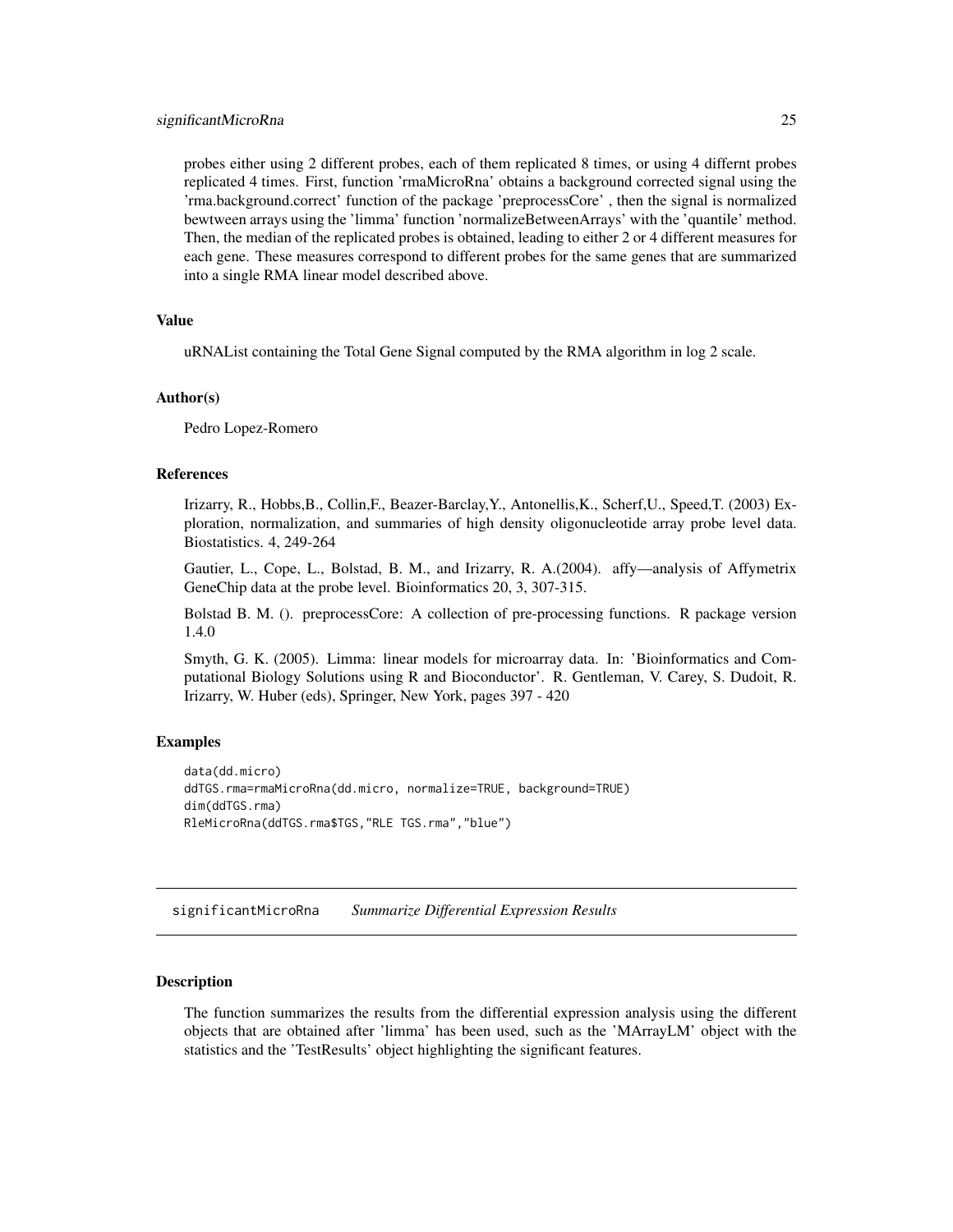### Usage

significantMicroRna(eset, ddset, targets, fit2, CM, DE, DEmethod, MTestmethod, PVcut, Mcut,verbose=FALSE)

#### Arguments

| eset        | Expression Set containing the Total Gene processed data                  |
|-------------|--------------------------------------------------------------------------|
| ddset       | An uRNAL ist object containing the Total Gene processed data             |
| targets     | data. frame with the target structure                                    |
| fit2        | MArrayLM object from eBayes 'limma' function                             |
| <b>CM</b>   | Contrast matrix                                                          |
| DE          | TestResults object                                                       |
| DEmethod    | method used in decideTests, only 'separate' or 'nestedF' are implemented |
| MTestmethod | method for multiple test                                                 |
| PVcut       | p value threshold to declare significant features                        |
| Mcut        | M value threshold to select within significant features                  |
| verbose     | logical, if TRUE prints out output                                       |

#### Details

A list containing the genes with their statistics is generated. The significant genes above the PVcut p values are also given in a html file that links the selected miRNAS to the miRBase <http://microrna.sanger.ac.uk/>. A MA plots indicating the differentially expressed genes are also displayed.

When multiple contrasts are done, the method for the selection of the significant genes can be either 'separated' or 'nestedF'. See decideTests in package limma limma for a detailed description on these two methods. When 'separated' is used a list with all the genes that have been analized in limma is given. The list includes de following columns:

PROBE - Probe name (one of the probes interrogating the gene) GENE - miRNA name PROBE  $chr \cdot coord - Agilent \cdot chromosomal \cdot location \cdot M - Fold \cdot change \cdot A - Mean \cdot of \cdot the \cdot intensity \cdot for \cdot that$ miRNA t - moderated t-statistic pval - p value of the t-statistic adj.pval - p value adjusted by 'MTestmethod' fdr.pval - p value adjusted by fdr

Some times, the user can be set 'MTestmethod = none', in this case, it might be interesting to still see the fdr value, despite of the fact that the user has decided not apply any multiple testing correction.

If the 'nestedF' is used, then two lists are provided for each contrasts. A first containing the selected significant genes, and a second list containing the rest of the genes that have been analyzed. The columns given in this case is:

PROBE - Probe name (one of the probes interrogating the gene) GENE - miRNA name PROBE  $chr \text{ } coord$  - Agilent chromosomal location M - Fold change A - Mean of the intensity for that miRNA t - moderated t-statistic t pval - p value of the t-statistic F - F statistic (null hypothesis: Ci  $= C<sub>j</sub>$ , for all contrasts i, j) adj.F.pval - F p value adjusted by 'MTestmethod' fdr.F.pval - F p value adjusted by fdr

The html files, both for the 'separated' and 'nestedF' method, includes only the selected as significant genes.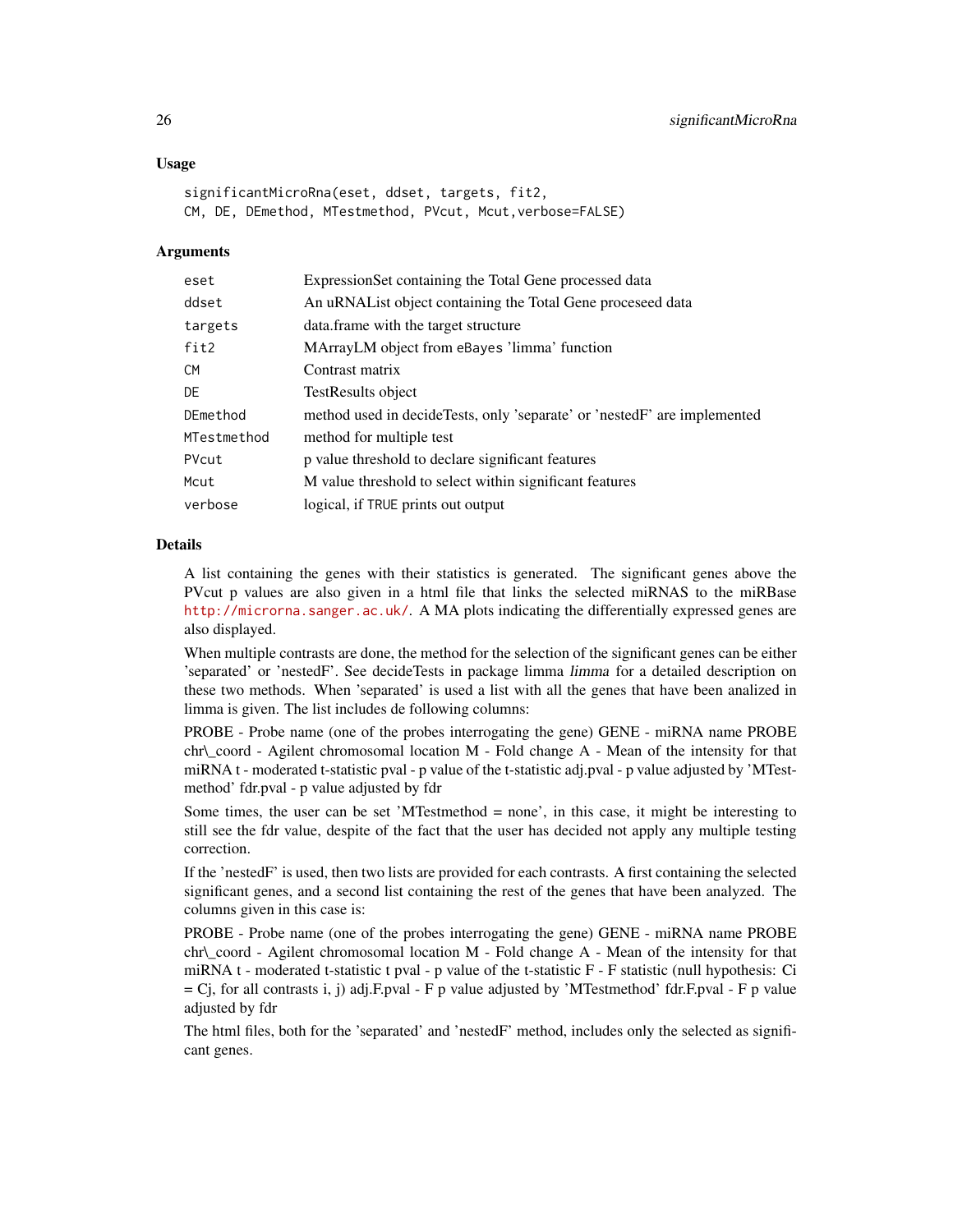# Author(s)

Pedro Lopez-Romero

#### References

Smyth, G. K. (2005). Limma: linear models for microarray data. In: 'Bioinformatics and Computational Biology Solutions using R and Bioconductor'. R. Gentleman, V. Carey, S. Dudoit, R. Irizarry, W. Huber (eds), Springer, New York, pages 397–420.

miRBase: the home of microRNA data <http://microrna.sanger.ac.uk/>

#### See Also

A 'uRNAList' example containing proccesed data is in ddPROC and an overview of how the processed data is produced is given in filterMicroRna. The ExpressionSet object can be generated using esetMicroRna An overview of miRNA differential expression analysis is given in basicLimma An example of how to get the 'TestResults' object is in getDecideTests

#### Examples

```
data(targets.micro)
data(ddPROC)
esetPROC=esetMicroRna(ddPROC,targets.micro,makePLOT=FALSE)
levels.treatment=levels(factor(targets.micro$Treatment))
treatment=factor(as.character(targets.micro$Treatment),
   levels=levels.treatment)
levels.subject=levels(factor(targets.micro$Subject))
subject=factor(as.character(targets.micro$Subject),
    levels=levels.subject)
design=model.matrix(\sim -1 + treatment + subject )
CM=cbind(MSC_AvsMSC_B=c(1,-1,0,0),
         MSC_AvsMSC_C=c(1,0,-1,0))
fit2=basicLimma(esetPROC,design,CM,verbose=TRUE)
DE=getDecideTests(fit2,
       DEmethod="separate",
        MTestmethod="BH",
        PVcut=0.10)
significantMicroRna(esetPROC,
ddPROC,
targets.micro,
```
fit2, CM, DE, DEmethod="separate", MTestmethod="BH",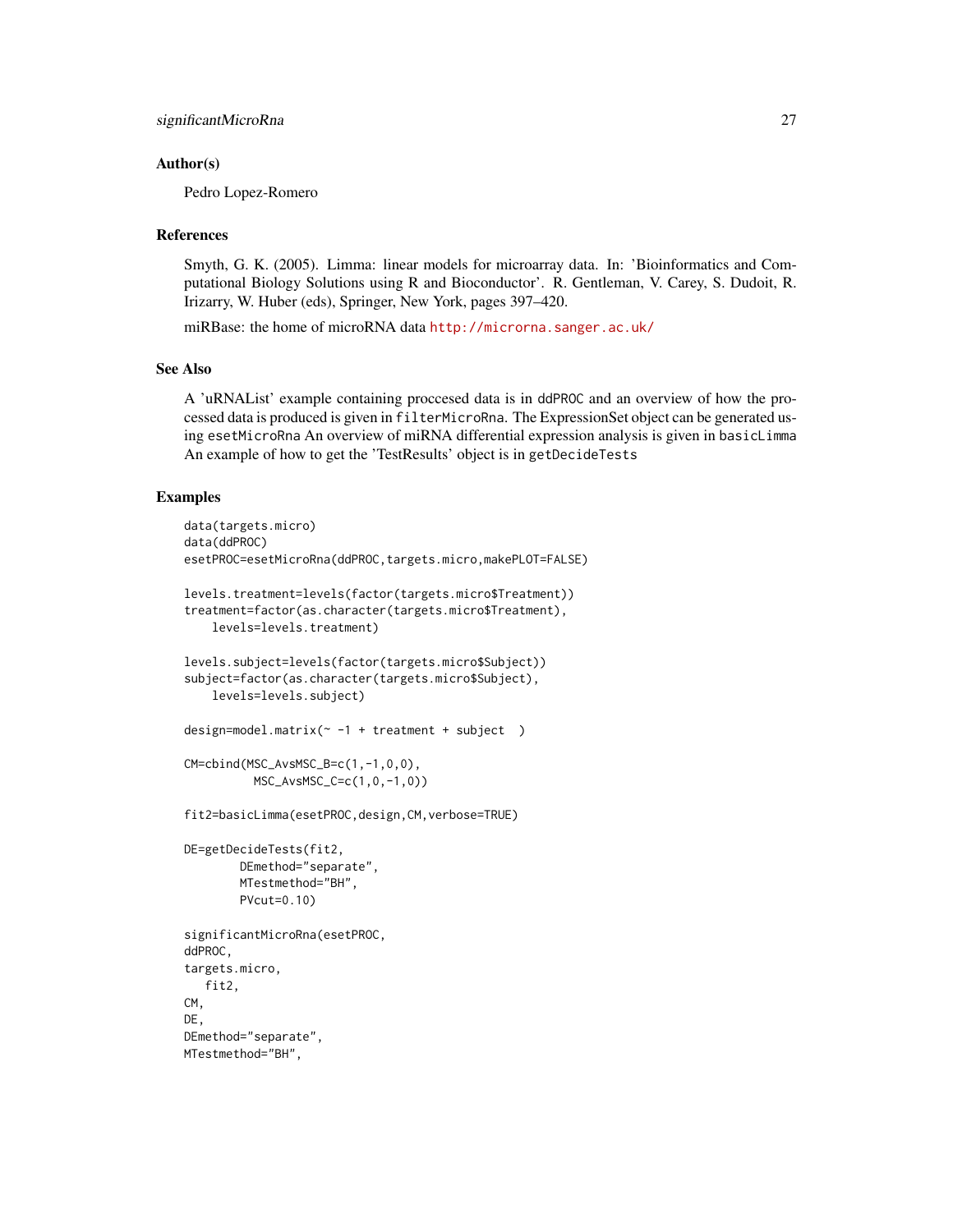<span id="page-27-0"></span>PVcut=0.10, Mcut=0, verbose=TRUE)

summary.uRNAList *Summaries of Microarray Data Objects*

# Description

Briefly summarize microarray data objects.

#### Usage

## S3 method for class uRNAList summary(object, ...)

# Arguments

| object            | an object of class uRNAList  |
|-------------------|------------------------------|
| $\cdot\cdot\cdot$ | other arguments are not used |

# Details

The data objects are summarized as if they were lists, i.e., brief information about the length and type of the components is given. This function and this file, has been borrowed from the files created by Gordon Smyth for the limma package.

# Value

A table.

# Author(s)

Pedro Lopez-Romero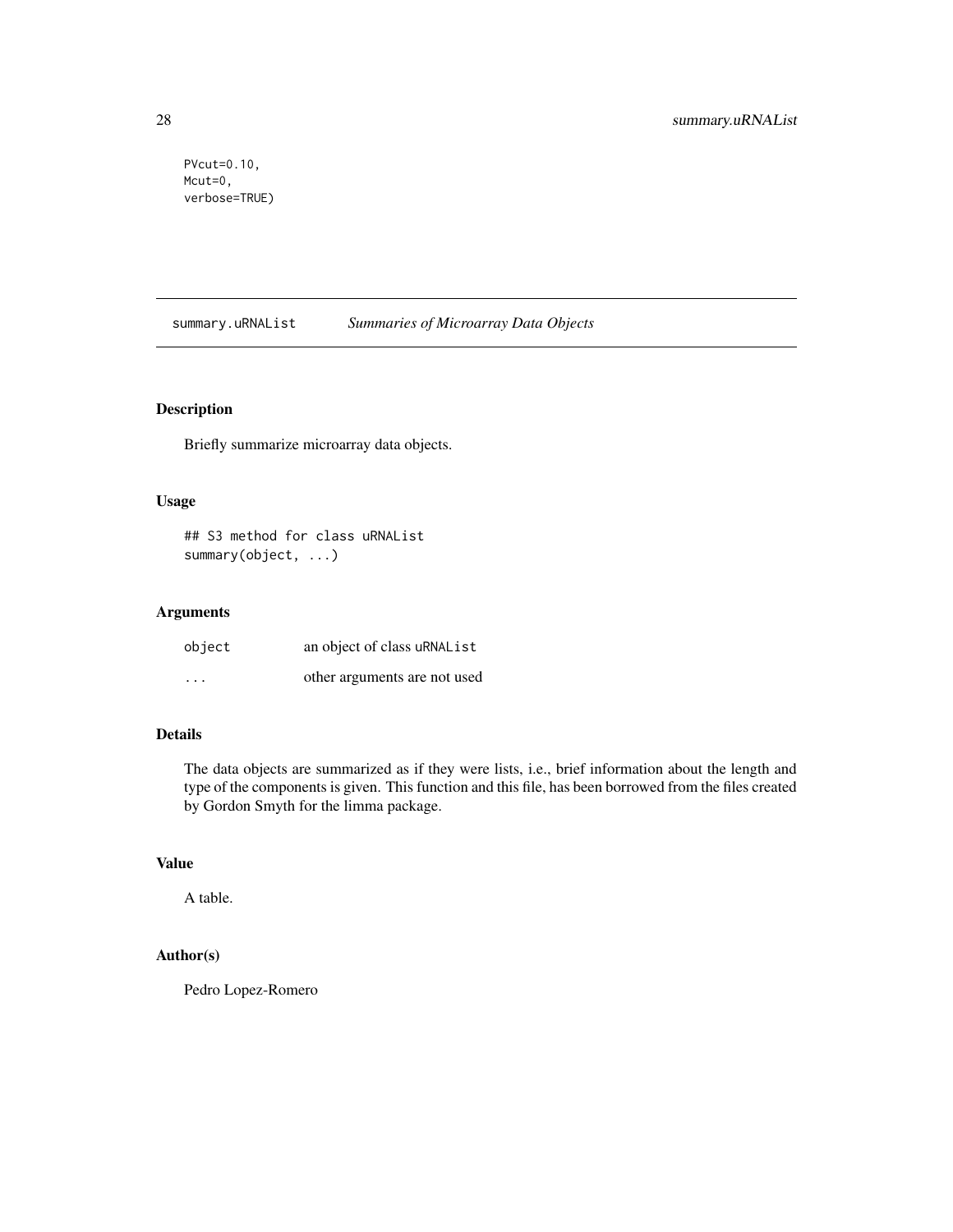<span id="page-28-0"></span>

#### Description

Example of target file

#### Usage

data(targets.micro)

#### Format

A data frame with 4 observations on the following 5 variables.

FileName names of the Files Ast.txt Bst.txt Aunst.txt Bunst.txt

Treatment Assigns level for Treatment Effect to each File (mandatory)

GErep a numeric vector tha numerates the FACTOR of the Treatment Effect (mandatory)

Subject Assigns level for Subject Effect to each File

# Details

It is a tab-delimited text format file. The target file is created by the user with the intention of carrying out a differential expression analysis in future steps using 'limma'. Here is where the factors that are going to be included in the linear model that is fitted to each gen are specified. The targets file assigns each data file to a particular experimental conditions. First column 'FileName' is mandatory and includes the image data files names. Second column 'Treatment' is also mandatory and includes the treament effect. Third column 'GErep' is also mandatory, and includes the treatment effect in a numeric code, from 1 to n, being n the number of Treatment effect levels.

#### Author(s)

Pedro Lopez-Romero

#### References

Gordon K. Smyth, M. Ritchie, N. Thorne, J. Wettenhall (2007). limma: Linear Models for Microarray Data User's Guide.

#### See Also

readTargets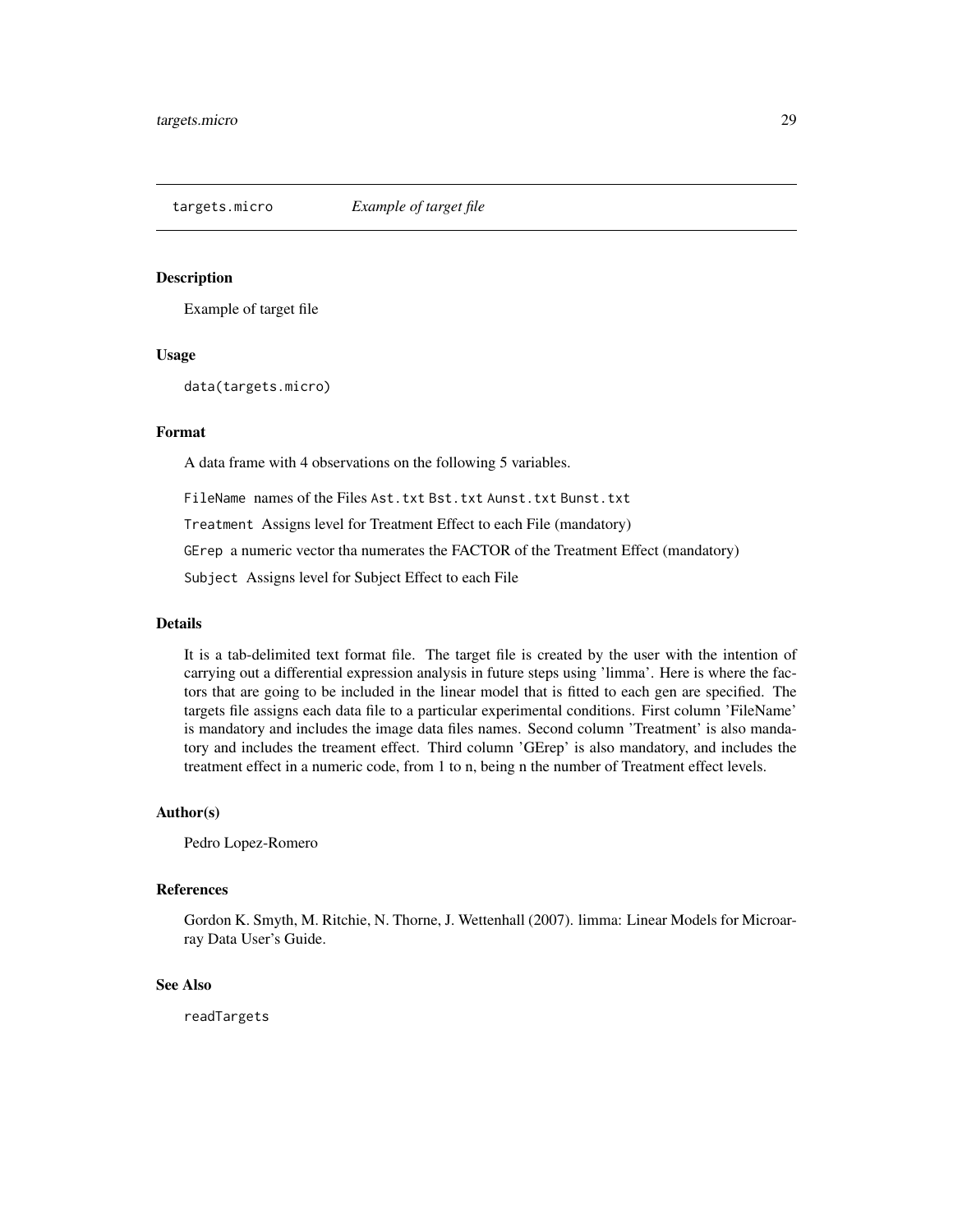<span id="page-29-0"></span>

#### Description

The function creates an uRNAList containing the TotalGeneSignal computed by the Agilent Feature Extraction software. This signal can be used for the statistical analysis after a possible normalization step.

#### Usage

tgsMicroRna(dd, offset, half, makePLOT=FALSE, verbose=FALSE)

#### Arguments

| dd       | uRNAList, containing the output from readMicroRnaAFE               |
|----------|--------------------------------------------------------------------|
| offset   | integer. To use this option set half $=$ FALSE                     |
| half     | logical, if TRUE half option is used                               |
| makePLOT | logical, if TRUE QC plots with the Total Gene Signal are displayed |
| verbose  | logical, if TRUE prints out some summary results                   |

#### Details

The function creates a uRNAList oobject that contains in the uRNAList\$TGS, uRNAList\$TPS, uRNAList\$meanS & uRNAList\$procS the Total Gene Signal (TGS) as computed by the Agilent Feature Extraction algorithms. This TGS is not in log2 scale. All the replicated genes have the same estimated TGS, and the function simply picks one gene from each set of replicated genes. To mantain the format of the uRNAList, every selected gene retains a probe name attach to them. This probe name is not meaningful any more, since the signal corresponds to the total gene signal and not to the probe signal. The TGS processed by AFE contains some negative values. To get signals with positive values we can either add a positive small constant to all the signals (offset) or we can select the 'half' option, which set to 0.5 all the values that are smaller than 0.5. To use the offset option we have to set half=FALSE, otherwise the half method is used by default. The offset option, adds to each signal the quantity (abs( min(ddTGS\$TGS)) + offset), where ddTGS\$TGS is the matrix that contains the TotalGeneSignal.

# Value

uRNAList containing the TotalGeneSignal computed by the Agilent Feature Extraction software Optionally, it can generate a boxplot, a density plot and a MA plot with the Total Gene Signal.

#### Author(s)

Pedro Lopez-Romero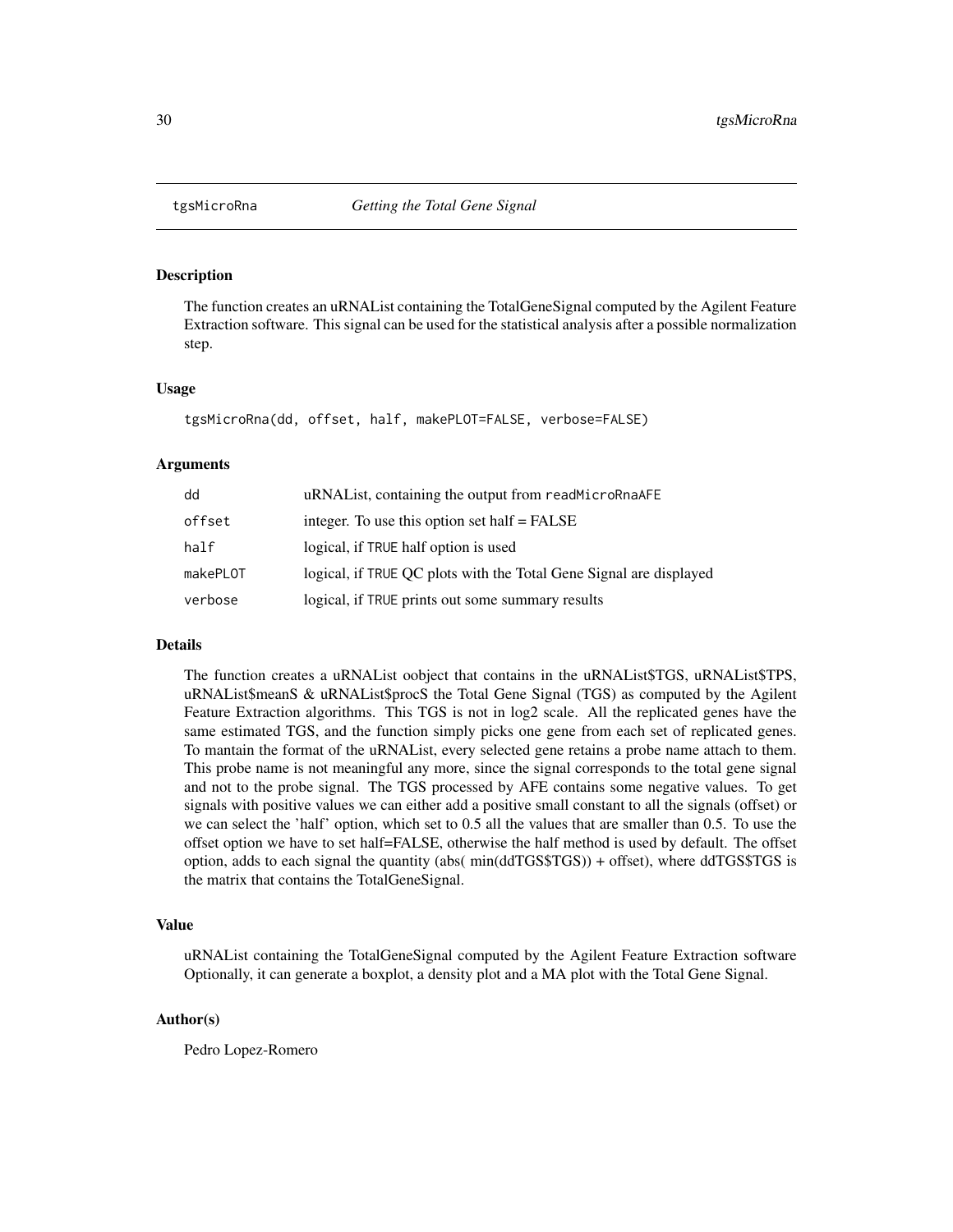# <span id="page-30-0"></span>tgsNormalization 31

#### References

Agilent Feature Extraction Reference Guide <http://www.Agilent.com>

#### Examples

```
data(dd.micro)
data(targets.micro)
ddTGS=tgsMicroRna(dd.micro,half=TRUE,makePLOT=FALSE,verbose=FALSE)
```
tgsNormalization *Normalization Between Arrays*

# Description

Normalization between arrays of the Total Gene Signal. The function is a wrapper of the 'limma' 'normalizeBetweenArrays' with ('none','quantile','scale') methods

#### Usage

```
tgsNormalization(ddTGS, NORMmethod = "quantile", makePLOTpre = FALSE, makePLOTpost = FALSE, targets,ver
```
# Arguments

| ddTGS        | uRNAL ist, containing the output from tgsMicroRna                                                    |
|--------------|------------------------------------------------------------------------------------------------------|
| NORMmethod   | character specifying the normalization method, 'none','quantile','scale'. The<br>default is quantile |
| makePLOTpre  | logical, if TRUE OC plots with the Raw Total Gene Signal are displayed                               |
| makePLOTpost | logical, if TRUE OC plots with the Normalized Total Gene Signal are displayed                        |
| targets      | data. frame with the target structure                                                                |
| verbose      | logical, if TRUE prints out output                                                                   |

# Value

A uRNAList object containing the Normalized Total Gene Signal in log 2 scale

#### Author(s)

Pedro Lopez-Romero

#### References

Smyth, G. K. (2005). Limma: linear models for microarray data. In: 'Bioinformatics and Computational Biology Solutions Using R and Bioconductor'. R. Gentleman, V. Carey, S. Dudoit, R. Irizarry, W. Huber (eds), Springer, New York, pages 397 - 420

Smyth, G. K., and Speed, T. P. (2003). Normalization of cDNA microarray data. Methods 31, 265-273.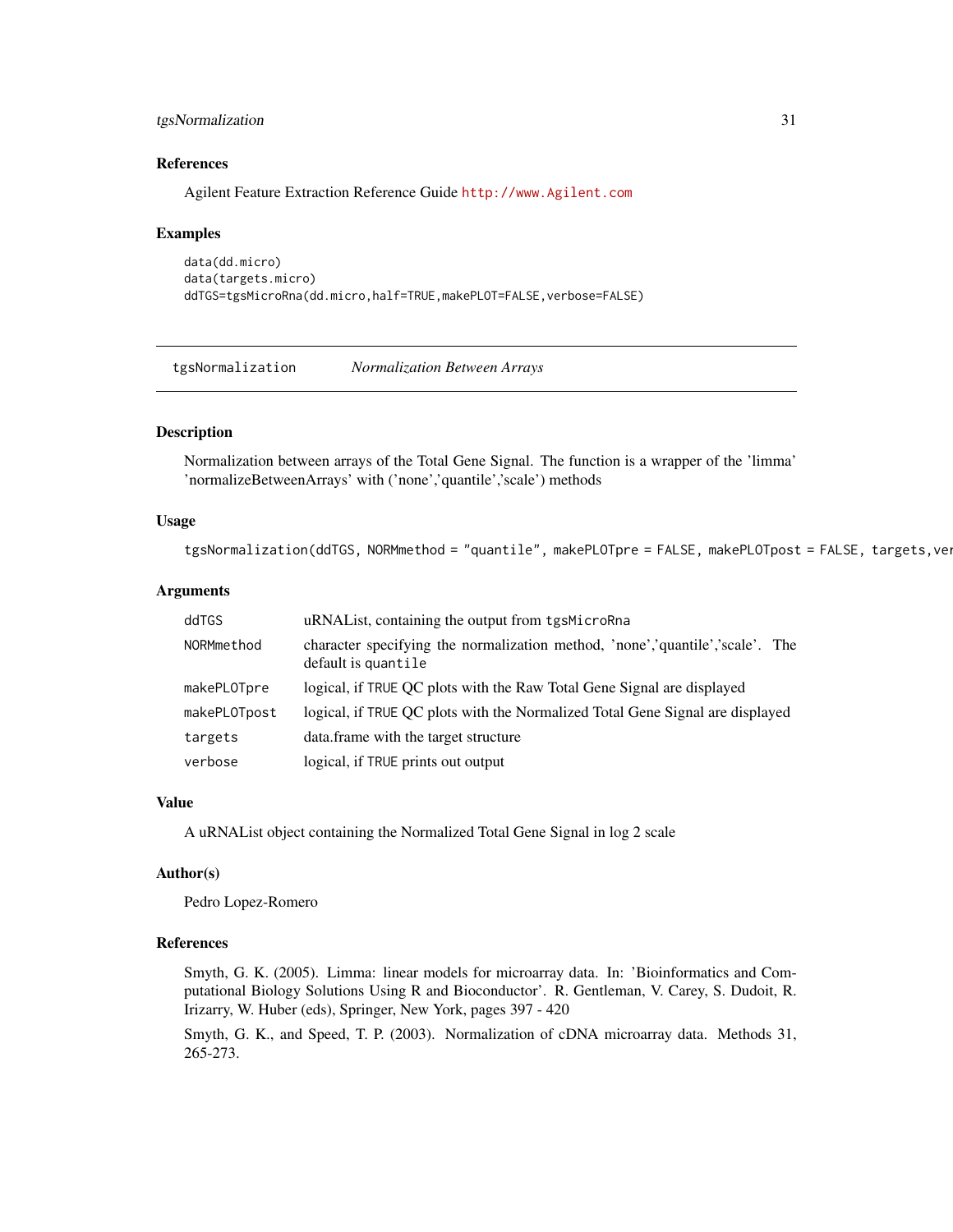### Examples

```
## Not run:
data(dd.micro)
data(targets.micro)
ddTGS=tgsMicroRna(dd.micro,half=TRUE,makePLOT=FALSE,verbose=FALSE)
ddNORM=tgsNormalization(ddTGS,quantile,
                makePLOTpre=FALSE,makePLOTpost=TRUE,targets.micro,verbose=TRUE)
graphics.off()
## End(Not run)
```
uRNAList-class *uRNAList - class*

#### **Description**

A list-based class (similar to the RGList class in limma package) for the storing of Agilent chips microRNA data uRNAList objects are created by read.agiMicroRna

# uRNAList Components

uRNAList objects are created by new("uRNAList",Newagi) where Newagi is a list. with the following components:

uRNAList\\$TGS matrix, 'gTotalGeneSignal'

uRNAList\\$TPS matrix, 'gTotalProbeSignal'

uRNAList\\$meanS matrix, 'gMeanSignal'

uRNAList\\$procS matrix, 'gProcessedSignal'

uRNAList\\$targets data.frame, 'FileName'

uRNAList\\$genes\\$ProbeName vector of characters, 'AGilent Probe Name'

uRNAList\\$genes\\$GeneName vector of characters, 'microRNA Name'

uRNAList\\$genes\\$ControlType vector of integers, '0'= Feature, '1'= Positive control, '-1'= Negative control

- uRNAList\\$other\\$gIsGeneDetected matrix, FLAG to classify signal if 'IsGeneDetected=1' or 'not=0'
- uRNAList\\$other\\$gIsSaturated matrix, FLAG to classify signal if 'IsSaturated = 1' or 'not=0'
- $\mathbf{uRNAList}\$  other \\$gIsFeatPopnOL matrix, FLAG to classify signal if 'IsFeatPopnOL = 0' or 'not=1'

uRNAList\\$other\\$gIsFeatNonUnifOL matrix, FLAG to classify signal if 'gIsFeatNonUnifOL =  $0'$  or 'not=1'

uRNAList\\$other\\$gBGMedianSignal matrix, gBGMedianSignal

uRNAList\\$other\\$gBGUsed matrix, gBGUsed

<span id="page-31-0"></span>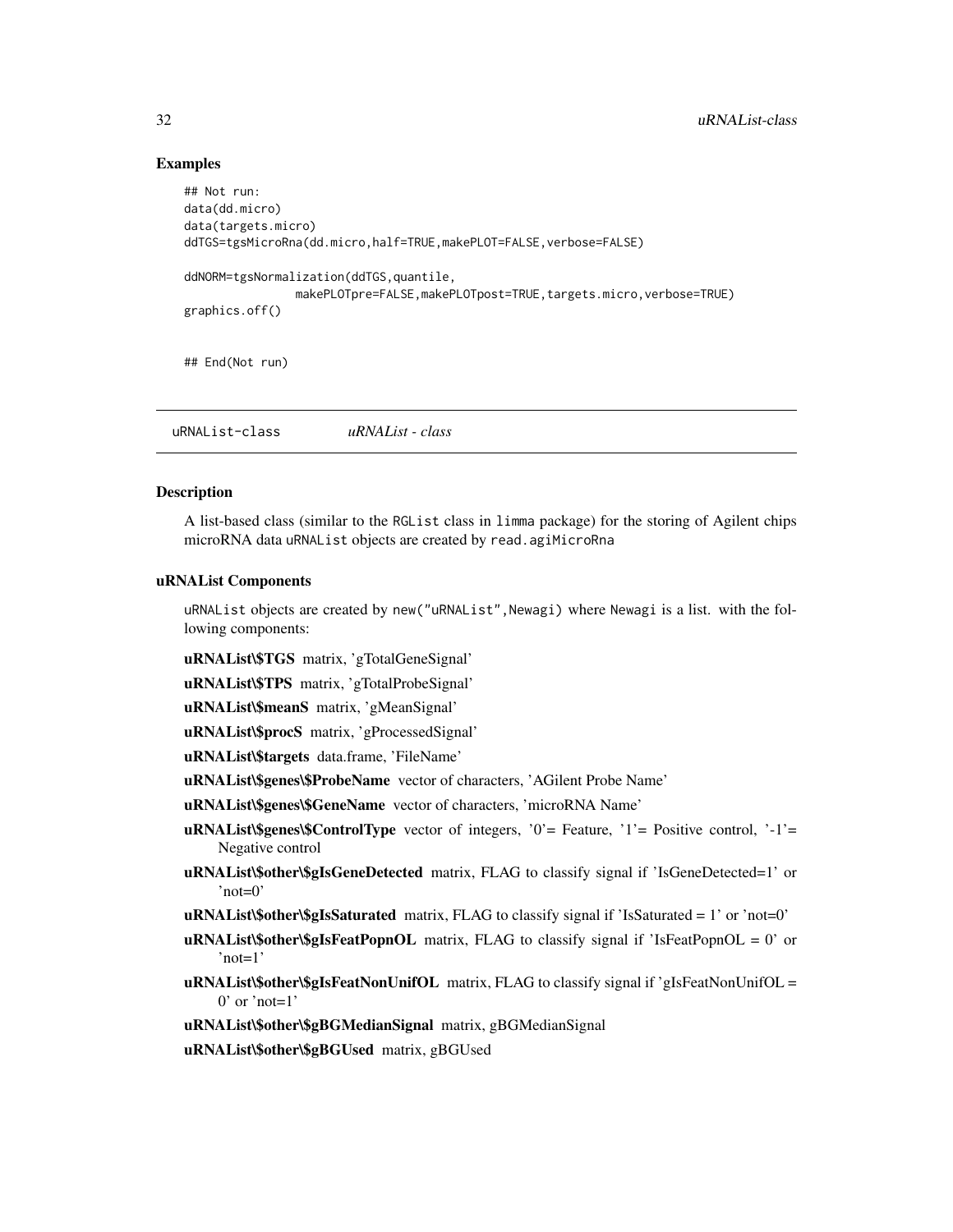#### <span id="page-32-0"></span>writeEset 33

# Author(s)

Pedro Lopez-Romero

### Examples

```
## Not run:
    data(dd.micro)
```
## End(Not run)

| writeEset | Writes the expression data matrix of an ExpressionSet object in a txt |
|-----------|-----------------------------------------------------------------------|
|           | file                                                                  |

# Description

Writes the expression data matrix of an ExpressionSet object in a file.

#### Usage

writeEset(eset, ddPROC, targets,verbose=FALSE)

# Arguments

| eset    | An Expression object, normally containing the procesed data |
|---------|-------------------------------------------------------------|
| ddPROC  | An RGL ist object, normally containing the processed data   |
| targets | data, frame with the targets structure                      |
| verbose | logical, if TRUE prints out output                          |

# Details

Writes the expression data matrix of an ExpressionSet object in a file.

# Author(s)

Pedro Lopez-Romero

# See Also

An 'RGList' example containing proccesed data is in ddPROC and an overview of how the processed data is produced is given in filterMicroRna. The ExpressionSet object can be generated using esetMicroRna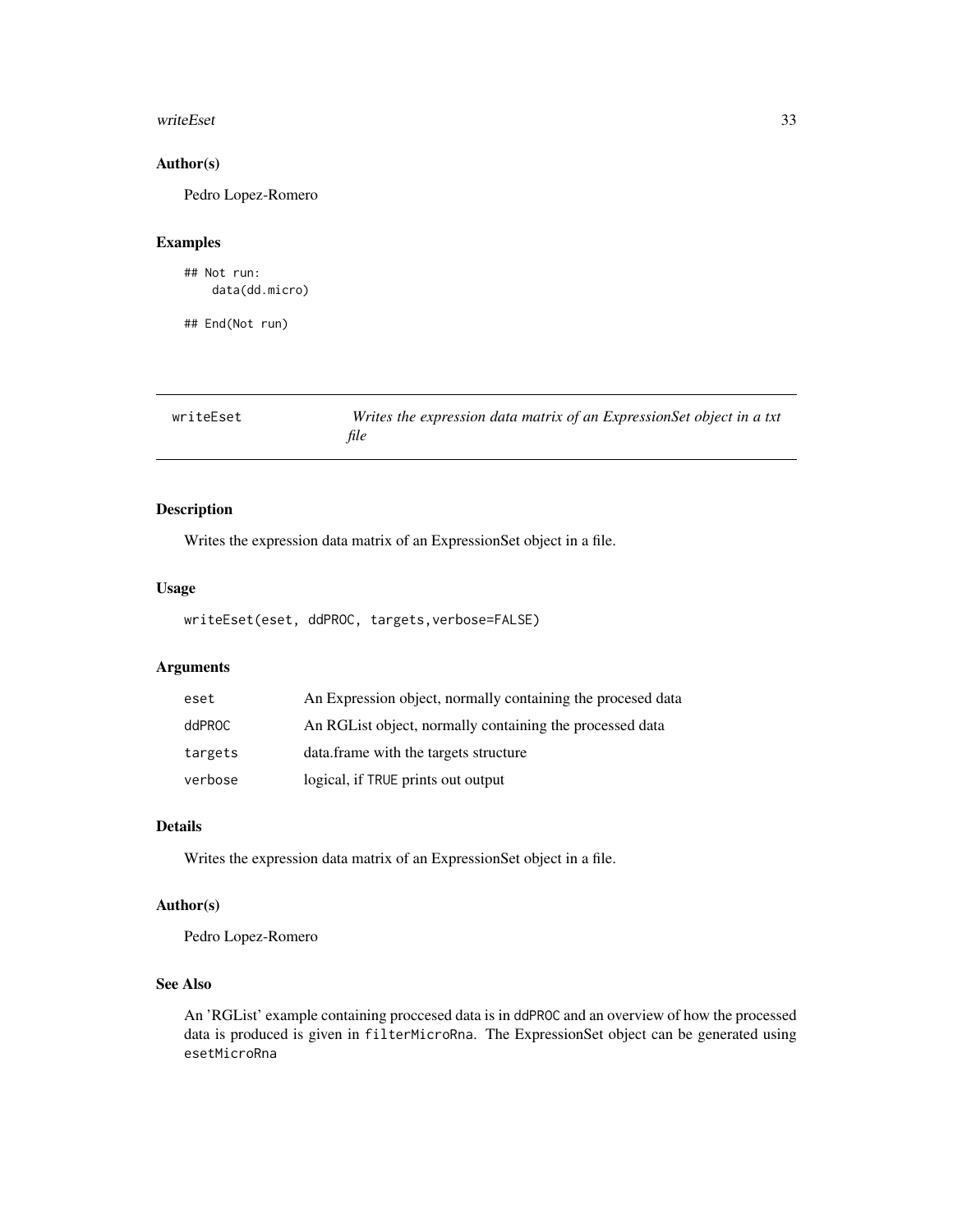34 writeEset

# Examples

```
## Not run:
data(ddPROC)
data(targets.micro)
esetPROC=esetMicroRna(ddPROC,targets.micro,makePLOT=TRUE,verbose=FALSE)
writeEset(esetPROC,ddPROC,targets.micro,verbose=TRUE)
```
## End(Not run)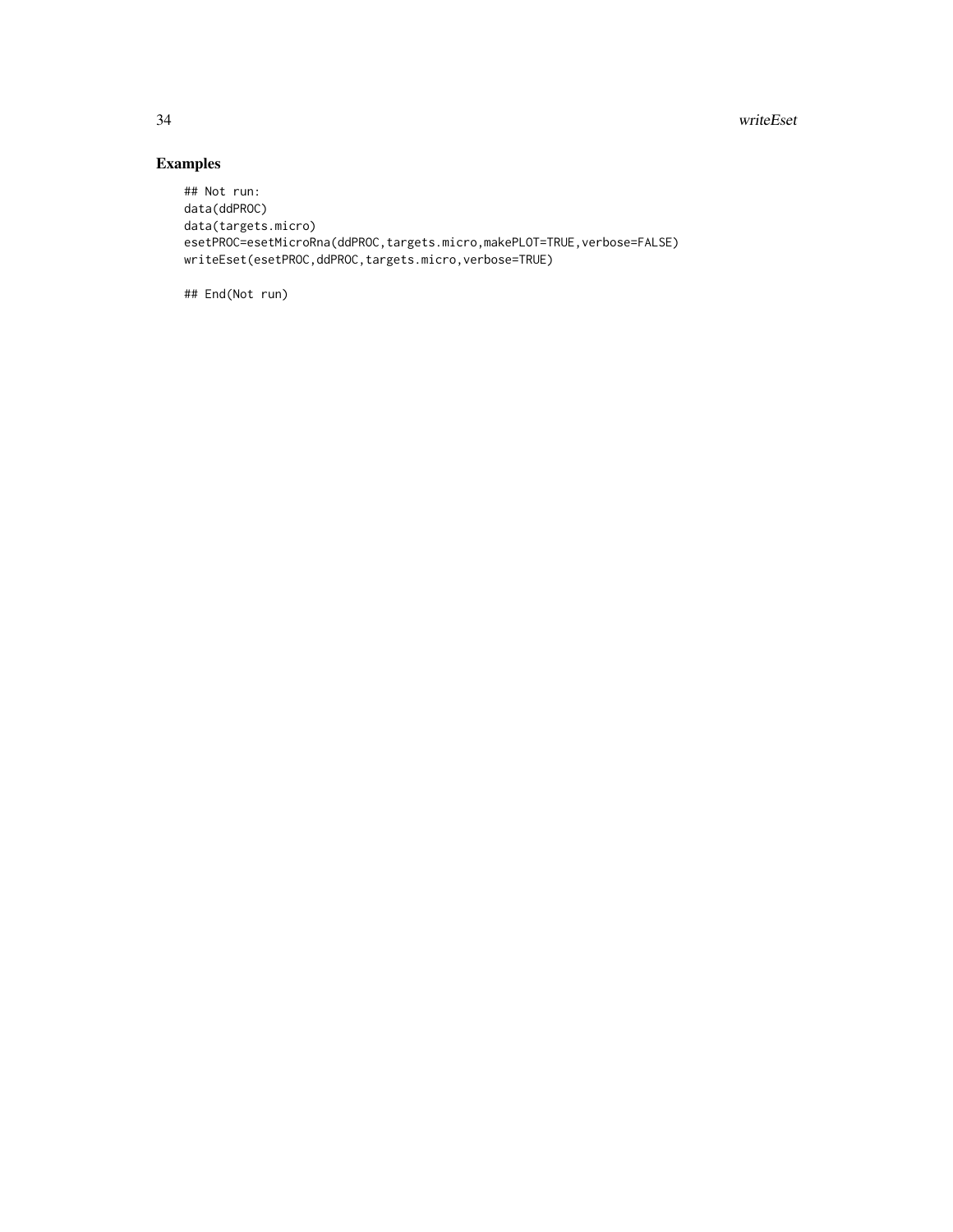# <span id="page-34-0"></span>Index

∗Topic array dim.uRNAList, [8](#page-7-0) dimnames.uRNAList , [8](#page-7-0) ∗Topic classes uRNAList-class , [32](#page-31-0) ∗Topic datasets dd.micro , [6](#page-5-0) ddPROC, [7](#page-6-0) targets.micro , [29](#page-28-0) ∗Topic documentation basicLimma, [2](#page-1-0) boxplotMicroRna , [4](#page-3-0) cvArray , [5](#page-4-0) esetMicroRna , [9](#page-8-0) filterMicroRna , [10](#page-9-0) getDecideTests , [12](#page-11-0) HeatMapMicroRna , [13](#page-12-0) hierclusMicroRna , [14](#page-13-0) mvaBASIC, [15](#page-14-0) mvaMicroRna , [15](#page-14-0) PCAplotMicroRna, [16](#page-15-0) plotDensityMicroRna , [17](#page-16-0) pvalHistogram , [18](#page-17-0) qcPlots , [19](#page-18-0) readMicroRnaAFE , [20](#page-19-0) readTargets , [22](#page-21-0) RleMicroRna , [23](#page-22-0) rmaMicroRna , [24](#page-23-0) significantMicroRna , [25](#page-24-0) tgsMicroRna , [30](#page-29-0) tgsNormalization , [31](#page-30-0) writeEset , [33](#page-32-0) ∗Topic methods summary.uRNAList , [28](#page-27-0) ∗Topic utilities basicLimma , [2](#page-1-0) boxplotMicroRna , [4](#page-3-0) cvArray, [5](#page-4-0) esetMicroRna , [9](#page-8-0)

filterMicroRna , [10](#page-9-0) getDecideTests , [12](#page-11-0) HeatMapMicroRna , [13](#page-12-0) hierclusMicroRna , [14](#page-13-0) mvaBASIC, [15](#page-14-0) mvaMicroRna, <mark>[15](#page-14-0)</mark> PCAplotMicroRna, [16](#page-15-0) plotDensityMicroRna , [17](#page-16-0) pvalHistogram , [18](#page-17-0) qcPlots , [19](#page-18-0) readMicroRnaAFE , [20](#page-19-0) readTargets , [22](#page-21-0) RleMicroRna , [23](#page-22-0) rmaMicroRna , [24](#page-23-0) significantMicroRna , [25](#page-24-0) tgsMicroRna , [30](#page-29-0) tgsNormalization , [31](#page-30-0) writeEset , [33](#page-32-0)  $\operatorname{\textsf{basicLimma},2}$  $\operatorname{\textsf{basicLimma},2}$  $\operatorname{\textsf{basicLimma},2}$ boxplotMicroRna , [4](#page-3-0) cvArray , [5](#page-4-0) dd.micro , [6](#page-5-0) ddPROC, [7](#page-6-0) dim.uRNAList, <mark>[8](#page-7-0)</mark> dimnames.uRNAList , [8](#page-7-0) dimnames<-.uRNAList *(*dimnames.uRNAList *)* , [8](#page-7-0) esetMicroRna, <mark>[9](#page-8-0)</mark> filterMicroRna , [10](#page-9-0) getDecideTests , [12](#page-11-0) HeatMapMicroRna , [13](#page-12-0) hierclusMicroRna , [14](#page-13-0) length.uRNAList *(*dim.uRNAList *)* , [8](#page-7-0)